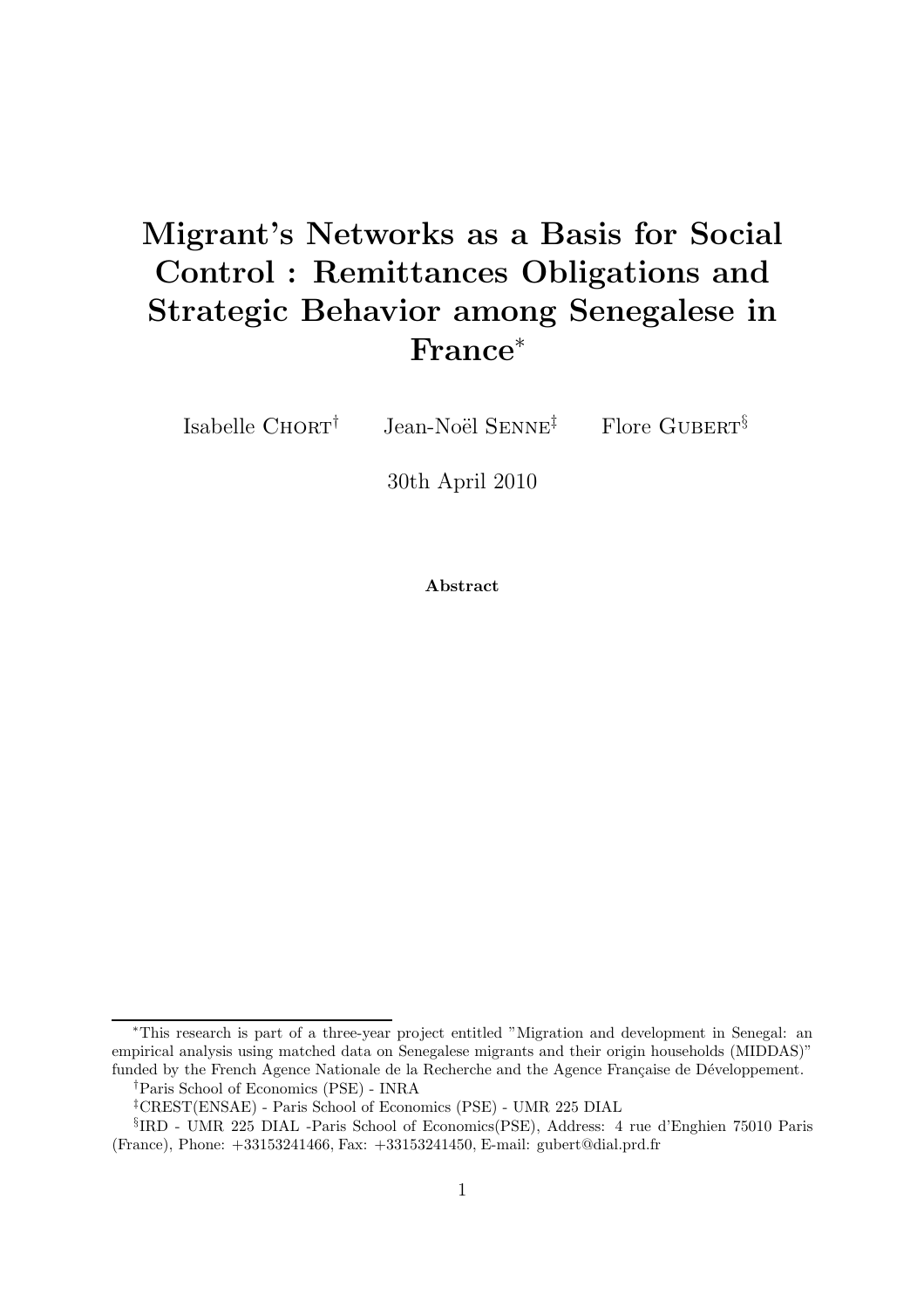# 1 Introduction

The economic literature provides much evidence of a positive impact of social networks and capital on economic outcomes through a reduction of transaction costs, access to and exchange of information, etc. In particular, social capital has been found to facilitate access to the labor market (Aguilera, 2002; Drever and Hoffmeister, 2008) and to improve wages and/or occupational status (see, e.g. Aguilera, 2005; Lin,1999). For immigrants, social capital is especially important, as relying on social networks is a way to reduce job search costs, for example in the presence of discrimination (Mouw, 2002). Migrants networks have also been found to provide shelter and assistance to freshly arrived migrants (e.g. Munshi 2003, Granovetter 1995). In the case of Senegalese migrants in France, recent survey data collected in 2009 through the MIDDAS project show that upon arrival, respectively 71% and 50.4% of the migrants found a place to live and a job thanks to family members, friends from origin or destination countries or migrants' associations. Data also suggest that those migrants who found their first job by themselves stayed unemployed for a longer period.

In addition to supplying information and assistance upon arrival, migrants' networks have also been found to provide insurance to their members in times of hardship. Using data on Ghanaian migrants in the Netherlands, Mazzucatto (2007) explores how migrant transnational networks are related to migrants' ability to have secure employment, secure housing and to be able to resolve crisis situations (a marriage deal gone wrong, being imprisoned, losing a job, the funeral of a family member, etc.). She finds that Netherlands-based migrants' networks are fundamental in helping migrants address crises, especially those requiring financial assistance. Additional evidence is provided by Menjivar (2002) who find that Guatemalan immigrant women in Los Angeles who do not have access to formal health care tend to resort to "alternative" methods to get treatments, in which friends, family, neighbors and acquaintances are key actors.

Yet, it is generally acknowledged that there is a dark side of social capital as well.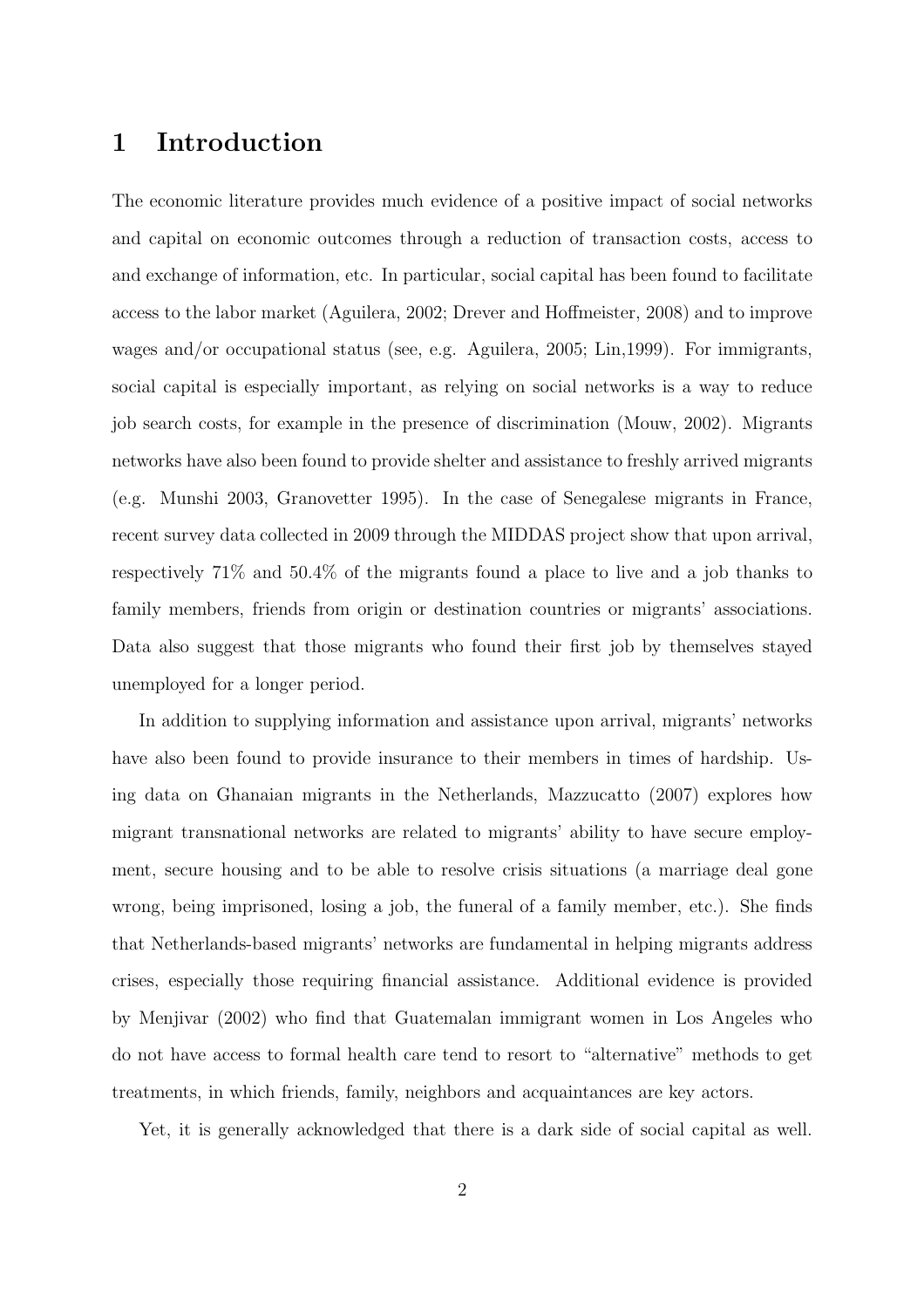A migrant is generally involved in networks that are usually composed of kin, friends or fellow villagers who are in a position to put specific pressure on him, especially with regard to his remittance behavior. Migrants are indeed expected to remain closely connected with their origin country and the sending of money or goods to those who have been left behind is often considered as their "duty". These "remittance obligations" might result either from an informal insurance arrangement between the migrants and their families, as hypothesized by Stark (see, e.g. Stark 1991), or from prevailing solidarity or egalitarian norms which require that wealthier people should transfer to poorer ones. In this perspective, the residential concentration of migrants, while being often related to the organization of the migration itself, may form a basis for social control: continuing interpersonal relationships established with other co-ethnics may indeed act as a constant reminder to the migrants of their obligations and duties to their families back home. One mechanism through which social control operates to induce migrants to meet their obligations is through the spread of information. Indeed, as information travels easily through migrants' networks, the news of any misbehavior may be quickly communicated not only among migrants but also back to the home country. Information on misbehavior may also flow from origin households to network members in the destination country. By so doing, origin households are able to exert a strong control over the migrants' resources. Given all the services provided by the network, the fear of being ostracized by family and friends and being left with no support system could well prevent migrants from reneging on their obligations.

Despite a growing literature on the motives for remittances, very few papers have investigated the impact of migrants' networks on migrants' remitting behavior. Exception includes Philpoot (1968) who argues that social control with regard to remittance obligations is largely rooted in migrants' networks in the case of Montserratian migrants in Britain.

In this paper, we analyze whether social capital related to family members, kin, friends or fellow villagers in the destination country influences the degree to which migrants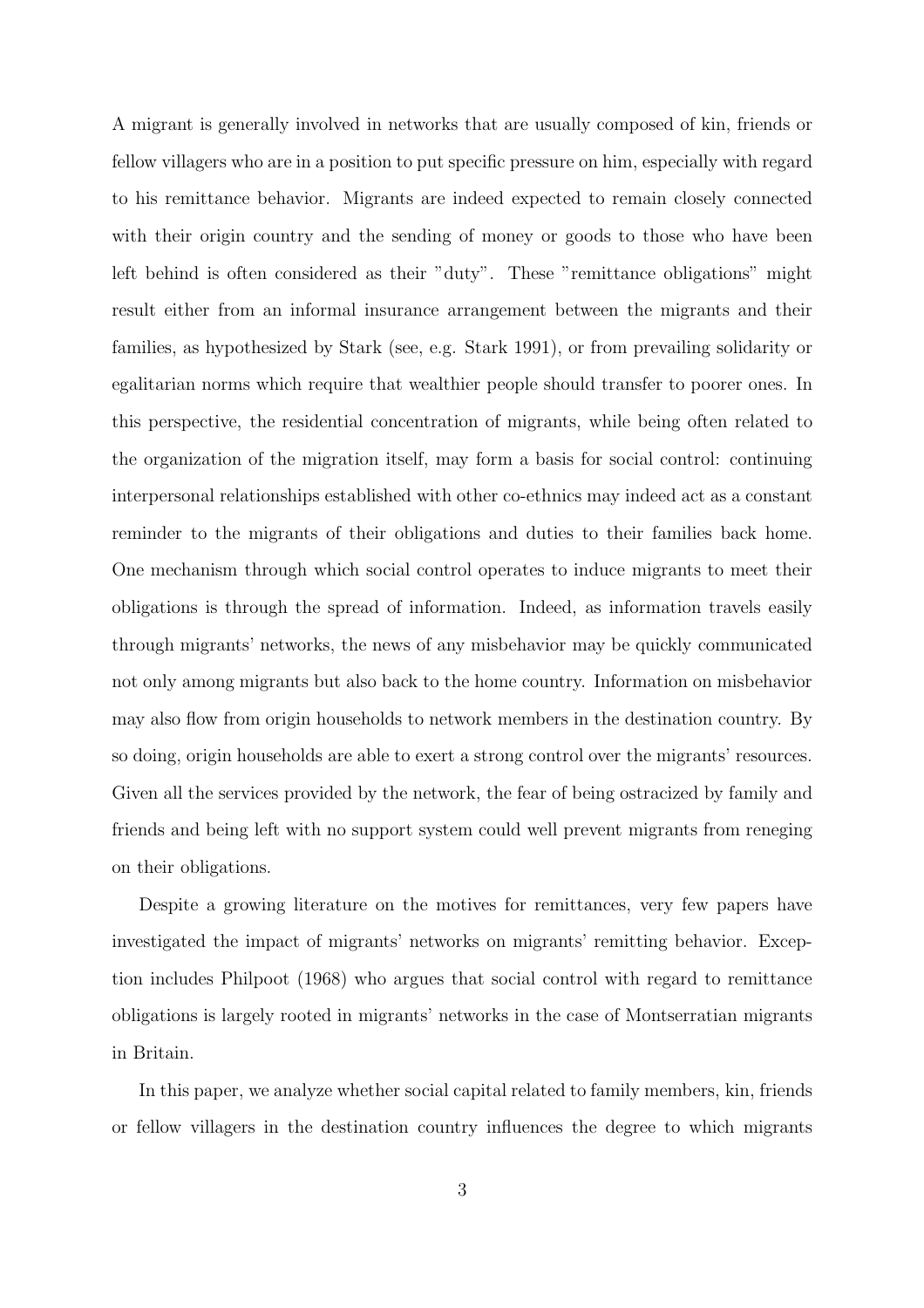meet the expectations of those they have left behind. We first develop a simple model of remittance behavior in which networks are assumed to induce migrants to meet their remittance obligations both through an insurance effect and an information effect. We thus depart from existing models of motives for remitting which generally do not account for the close-knit networks migrants are embedded in. We then use an original data set covering Senegalese migrants residing in France to test the main predictions of our model.

The remainder of the paper is organized as follows. Section 1 propose a bargaining model for remittances. Section 2 presents and describes the data. Section 3 tests the main predictions of the model. Section 4 concludes.

# 2 A Bargaining Model for Remittances

#### 2.1 Basic Settings

A typology of theoretical models of the motives for remitting is provided by Rapoport and Docquier (2006). The model we present here borrows characteristics from existing models (see discussion below) but differs in that it intends to account for the impact of migrant's networks on migrants' remitting behaviors within a simplified bargaining framework under incomplete information. Remittances are assumed to be subject to a bargaining-like process between the migrant and his origin household, which is supported by anecdotal evidence (see for example Dia (2009)).

In our model, like in altruistic models, the motives for remitting are considered regardless of the decision to migrate. The bargaining model includes some insurance, but in a different way from classic insurance models where insurance stems from the migrant to the household. These models are best fitted to agricultural societies, in which households' income is mainly derived from agricultural activity subject to wheather hazard. On the opposite, we argue that migration is the risky activity which has been increasingly the case for example for undocumented migrants in European countries implementing restrictive immigration policies. The migrant will thus have higher insurance needs than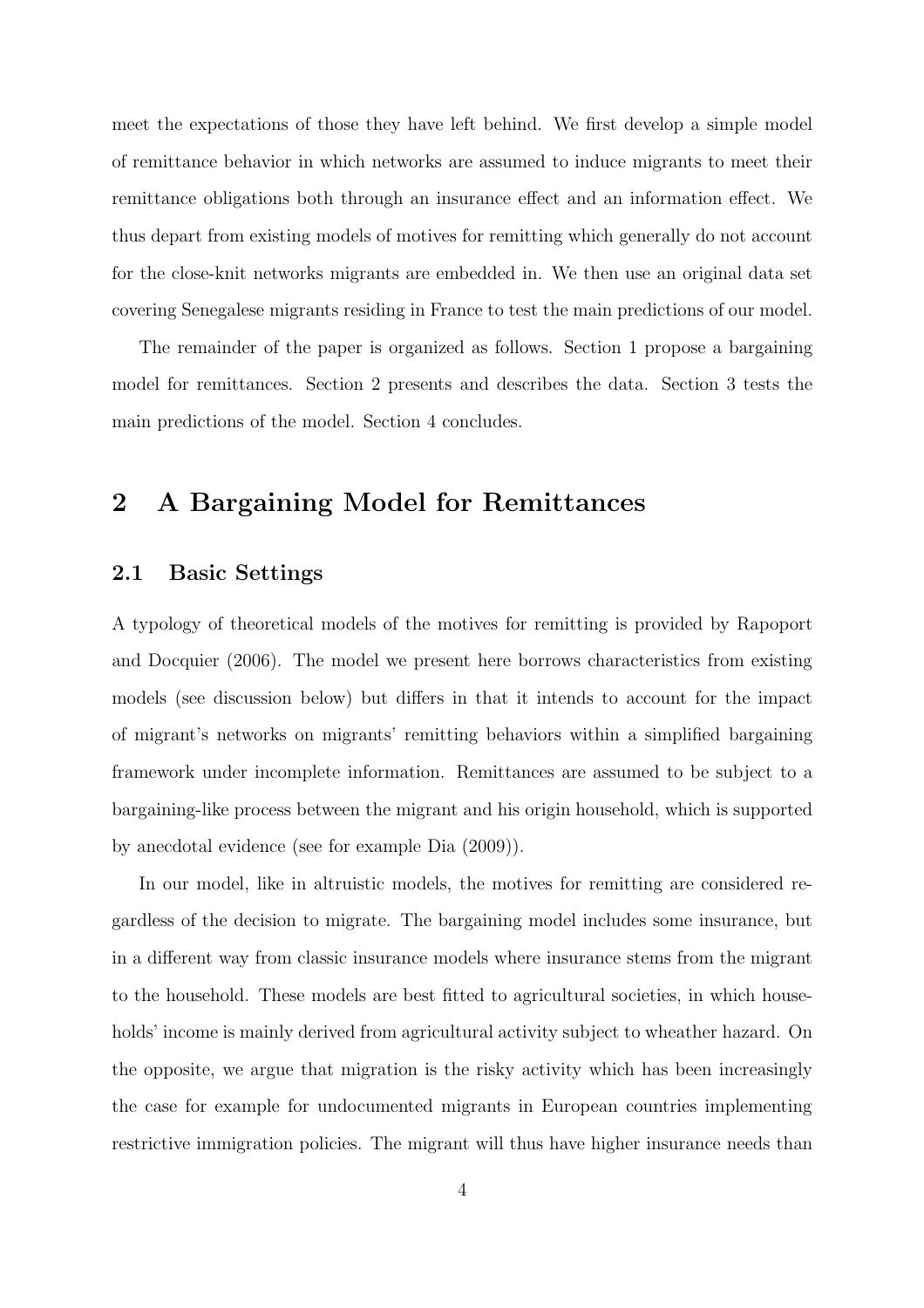the household. Unlike classic insurance models, insurance is not provided directly by the household to the migrant but through the mediation of migrant networks.

The provision of insurance by migrant networks has been much documented (REF). As regards Senegalese migrants, evidence of networks-based insurance mechanisms can be found for example in case studies by Mboup (2001) or Elia (2006). Moreover, recent nationally representative household data permitted to show that Senegalese international migration do seem to strongly rely on migrant networks (Chort, 2010)). But besides providing assistance to new comers in destination countries or valuable information  $1$  to their relatives or co-villagers contemplating emigration, migrant networks create connections between different places in Senegal and in the destination countries. They function as a diaspora communication media, spreading information but also rumors. The impact of the development of information and communication technologies (for example cellular phones are now used everywhere in Senegal) on the diffusion of rumor is for example studied in Dia (2007).

Because of their central position in a still much patriarchal society, households have a supposedly great influence on networks materializing the "multi-located village" (Dia, 2009). Using their ability to manipulate rumors spread through networks, households may exert social control over migrants. Taking into account the prevalence of social norms and much demonstrated solidarity values in the Senegalese society, households' control may be exerted on migrants' resources. Migrants in that context are faced with the obligation to comply with their origin household's claim over their income, because of the credible threat to have their reputation ruined and thus be ostracized. Given the large amount of services networks can provide to the migrant, ostracism can indeed be an effective punishment for deviant individuals.

Thus, in an environment structured by strong social norms, where networks are both information media and insurance devices, households can be shown to exert a strong control over migrants' resources. This control is expected to be even tighter when the

<sup>1</sup>For example on job opportunities or ways to deal with authorities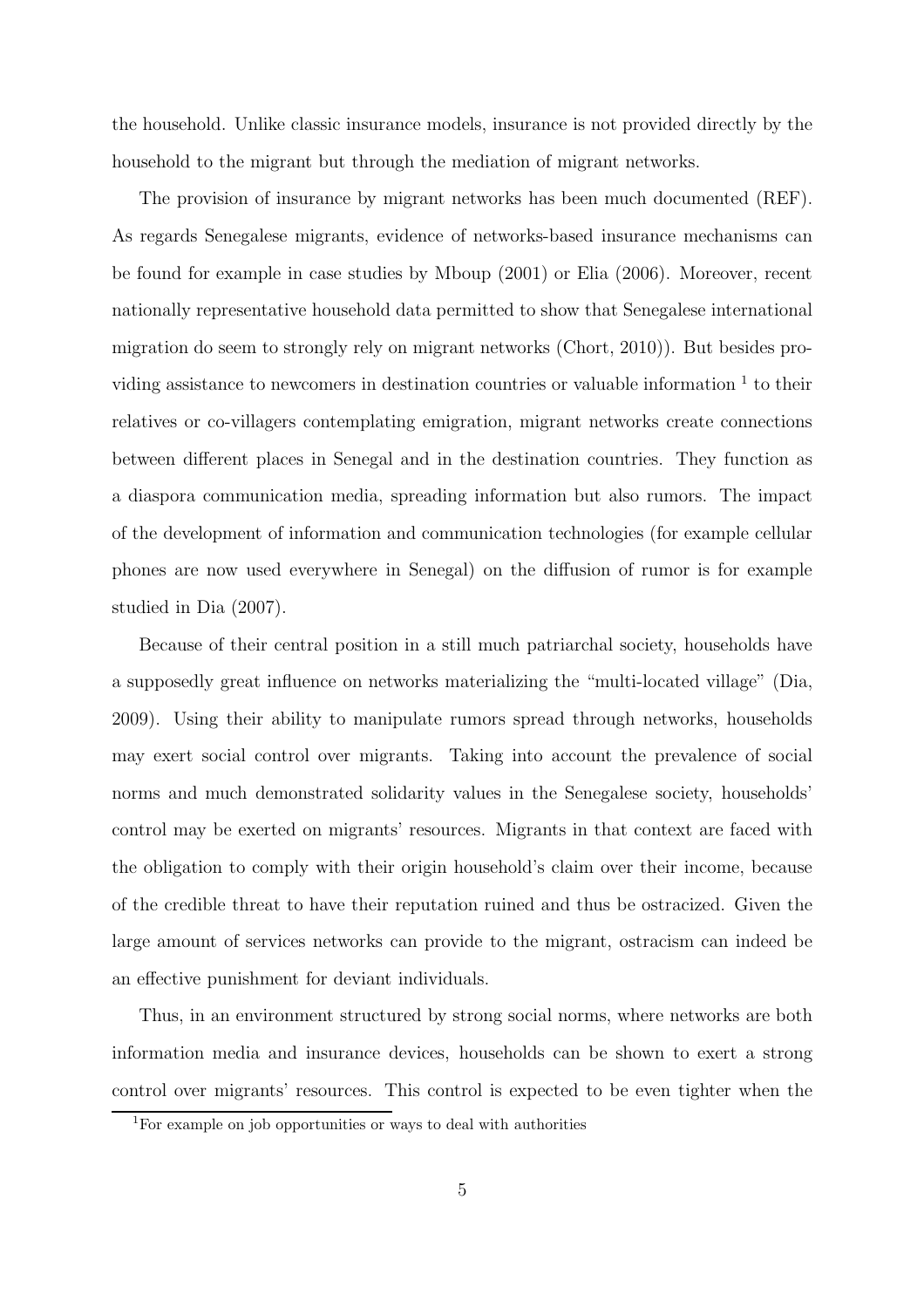network is more efficient (both in providing insurance and relaying information and rumors) and when the migrant has a greater need of network's insurance, which is formally shown in the theoretical model presented below. Another key element in our theoretical model which has not been evoked yet is information asymmetry: in our model the household is granted much power but not omniscience. Migrants' income is not observable to the origin household, although it may be proxied using network-based information (more details below).

A note on bargaining models<sup>2</sup>: Here the bargaining problem is a much simplified one: a two players-game (one migrant and her origin household), where each player can make one offer. The household plays first. The first player's offer can be accepted or refused. If accepted, the game ends. If refused, the second player makes another offer in turn. Whatever the first player's response game ends. If the second player's offer is refused, player two is punished, whereas player one still receives the offered amount. The game has been designed to best describe the mixture of social norms and individual behaviors involved in remittances: open bargaining on the part of the migrant would be socially punished since it would be seen as a will to escape from family obligations. On the other hand, the irreversibility of the migrant's offer is due to the nature of the offer (money transfer).

#### 2.2 The model

We consider two agents: one migrant and one household. Remittances are subject to a bargaining process between the origin household and the migrant which we describe as a one period finite game: the household plays first and claims a given amount of remittances. Then, the migrant's play consists in either sending an amount inferior or equal to the claimed amount or sending nothing. Payment occurs then: if the household

<sup>&</sup>lt;sup>2</sup>Rubinstein's definition of bargaining problems is the following: "Two individuals have before them several possible contractual agreements. Both have interests in reaching agreement but their interests are not entirely identical. What "will be" the agreed contract assuming that both parties behave rationally" ? (Rubinsein, 1982)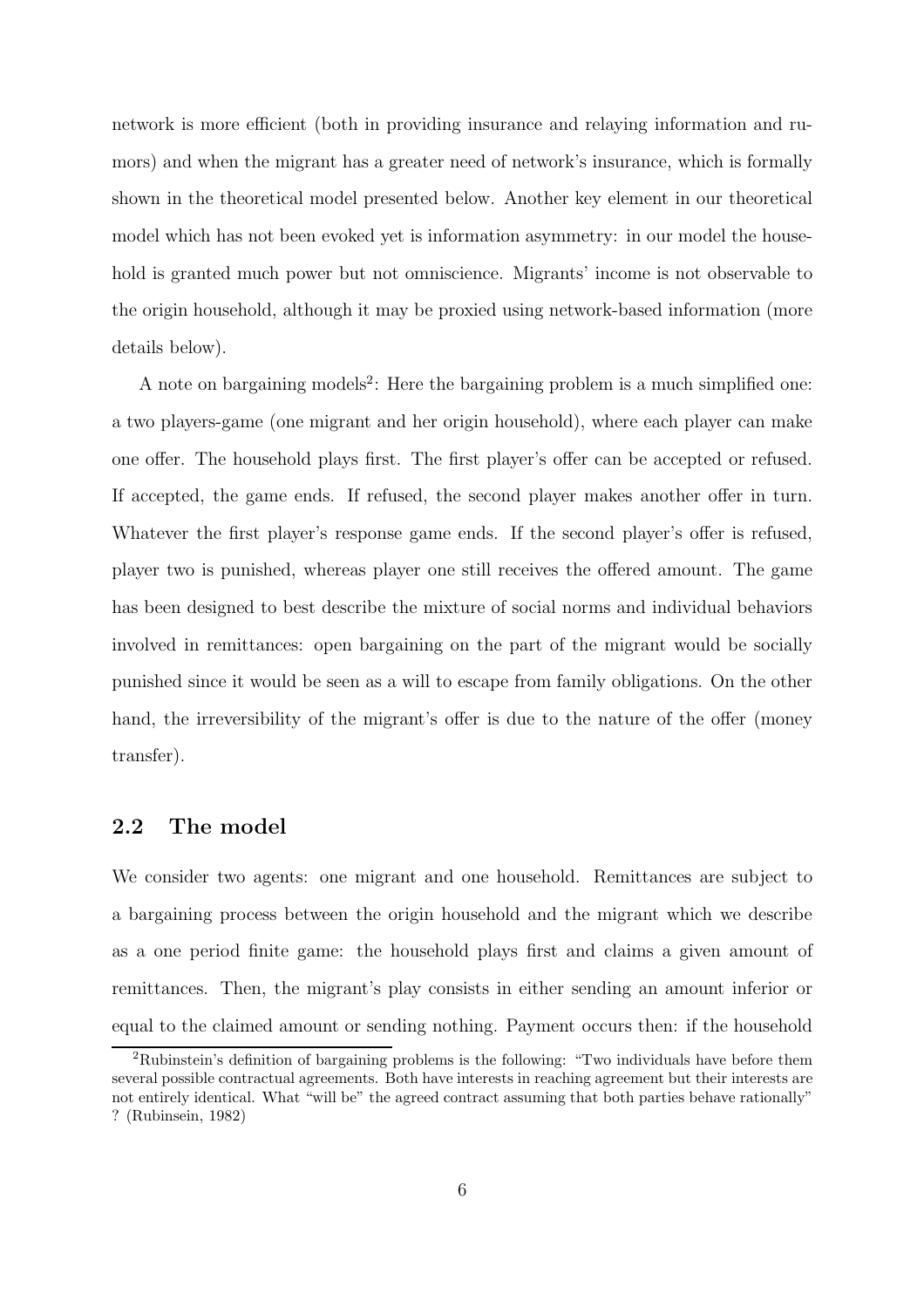is satisfied with the received amount, no punishment occurs in the subsequent period. If the household is dissatisfied, then punishment occurs. Punishment consists in using the network to diffuse negative rumor on the migrant and thus ostracizing him and depriving him of any assistance on the part of the network. Household's satisfaction depends on its reservation transfer, which is not known by the migrant. If the received amount is inferior to the reservation transfer expected by the household, then punishment occurs. Punishment is assumed to have no cost for the household and is further assumed to last only one period. If the migrant is punished, he is not able to use networks resources during one period. The household's objective is to obtain the highest amounts of remittances (cash transfers) over a single period horizon, whereas the migrant tries to arbitrate between the cost of transfers and the threat of the punishment if the household is dissatisfied with the amounts received. Indeed the migrant maximizes her income over two periods. The second period income depends on the positive probability for the migrant to be unemployed, the amount of insurance provided by the network in the bad state of nature (unemployment) and the probability not to be punished (and thus having access to networks' resources). Note that in the bad state of the world (migrant is unemployed in period 2), it is assumed that the bargaining over remittances will not occur (the household will not make any claim, knowing that the migrant will not be able to pay), even though the network insurance device works (even though the migrant receives a share of his previous income from the network, that is, the case where no punishment occurred in the previous period).

It could be objected that (too) much (extortion) power is granted to the household since it is assumed to have the ability to punish deviant behaviors of the other agent without any cost. Nonetheless, the credibility of the household's threat relies on the existence of a network and the migrant's need for insurance. The migrant's need for insurance is taken into account by the fact that he might be unemployed in each period with a probability q. The household tries to obtain the highest amounts of remittances (cash transfers) whereas the migrant tries to arbitrate between the cost of transfers and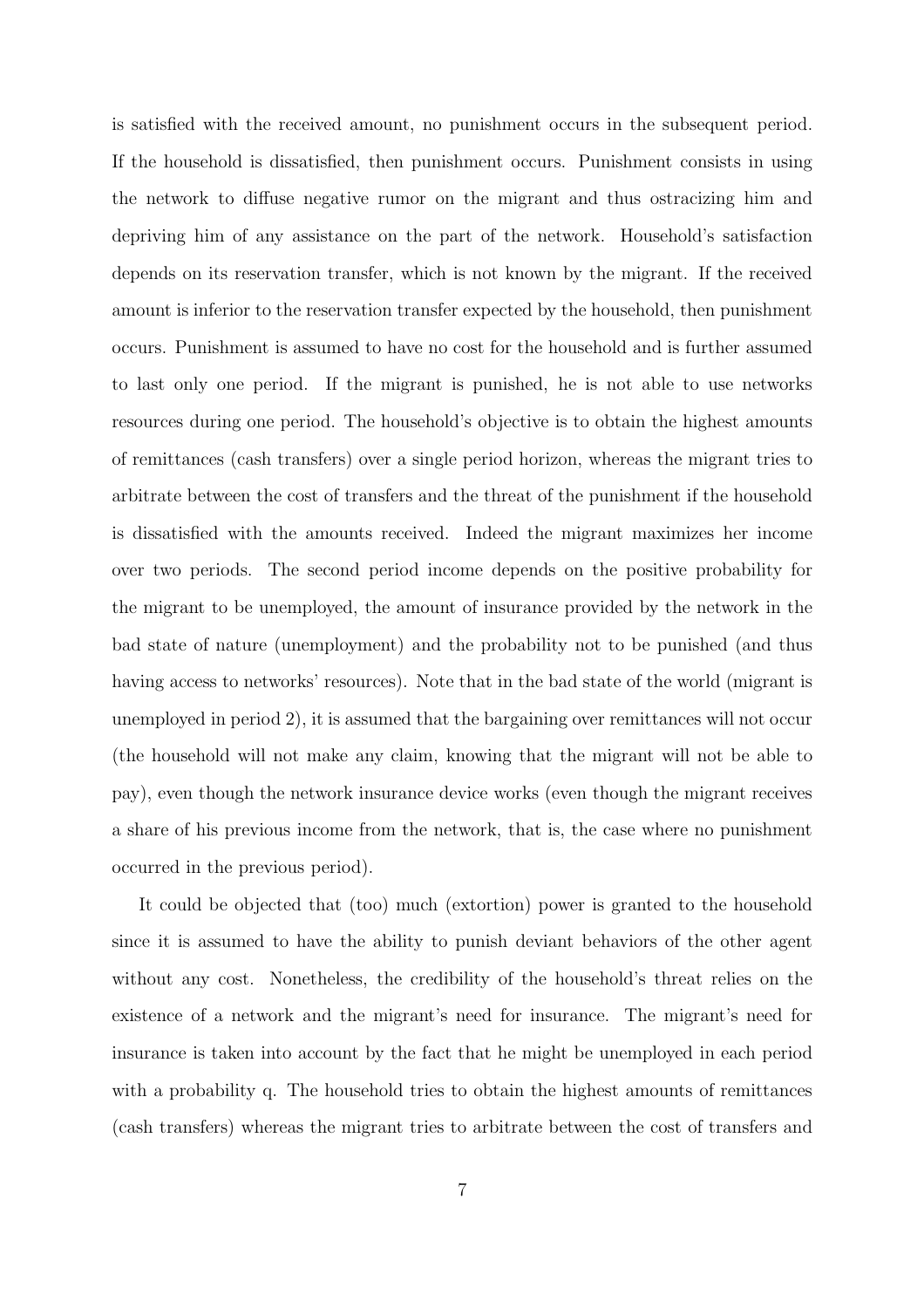the threat of the punishment if the household is dissatisfied with the amounts received.

The household strategy is thus to ask the higher amount that the migrant can accept depending on her income. Actually, we assume that the migrant's income is not observable to the household. The household must base its computation on an estimation of the migrant's income. Denote  $\overline{T_h}$ , the amount of transfer claimed by the household,  $T_m$  the amount of transfer effectively sent by the migrant,  $\tilde{Y}_m$ , the household's estimation of migrant's income,  $\alpha$  the network's size normalized so that  $0 < \alpha < 1$ ,  $q$ ,  $0 < q < 1$  the probability for the migrant to be unemployed.  $\alpha$  and q are known with certainty by both agents.

The amount of transfer claimed by the household depends on the migrant's estimated income and on parameters determining the opportunity cost of the punishment : network size and migrant probability to be unemployed<sup>3</sup>.

The migrant maximizes her utility over two period: in the first period her income is exogenous and given by  $Y_m$ . In period 2, if the migrant is still employed, her income is the first period income. If the migrant is unemployed in period 2, the insurance mechanism provided by the network is the following: in the bad state of nature (unemployment) occurring with a probability  $q$ ,  $0 < q < 1$ , the migrant is provided assistance by the network, a monetary equivalent of which being a share of its previous income,  $\alpha Y_m$ , with  $0 < \alpha < 1$ ,  $\alpha$  being the normalized network size. In period 2, the migrant thus receives  $Y_m$  if employed and  $\alpha Y_m$  if unemployed and insured by the network.

Migrant's expected utility is the following : (assumed to be the same for all migrants and additively separable).

$$
\text{Max } E(V_m) = \nu(Y_m - T_m) + (1 - q)\nu(Y_m) + q\pi(T_m)\nu(\alpha Y_m) \tag{2.1}
$$

<sup>&</sup>lt;sup>3</sup>The model could be made more complex by introducing household and migrant's risk-aversion parameters, a discount factor indicating preference for the present, some degree of altruism on the part of one or both agents. Or less demanding than altruism, the migrant's utility may be made dependent on household's consumption level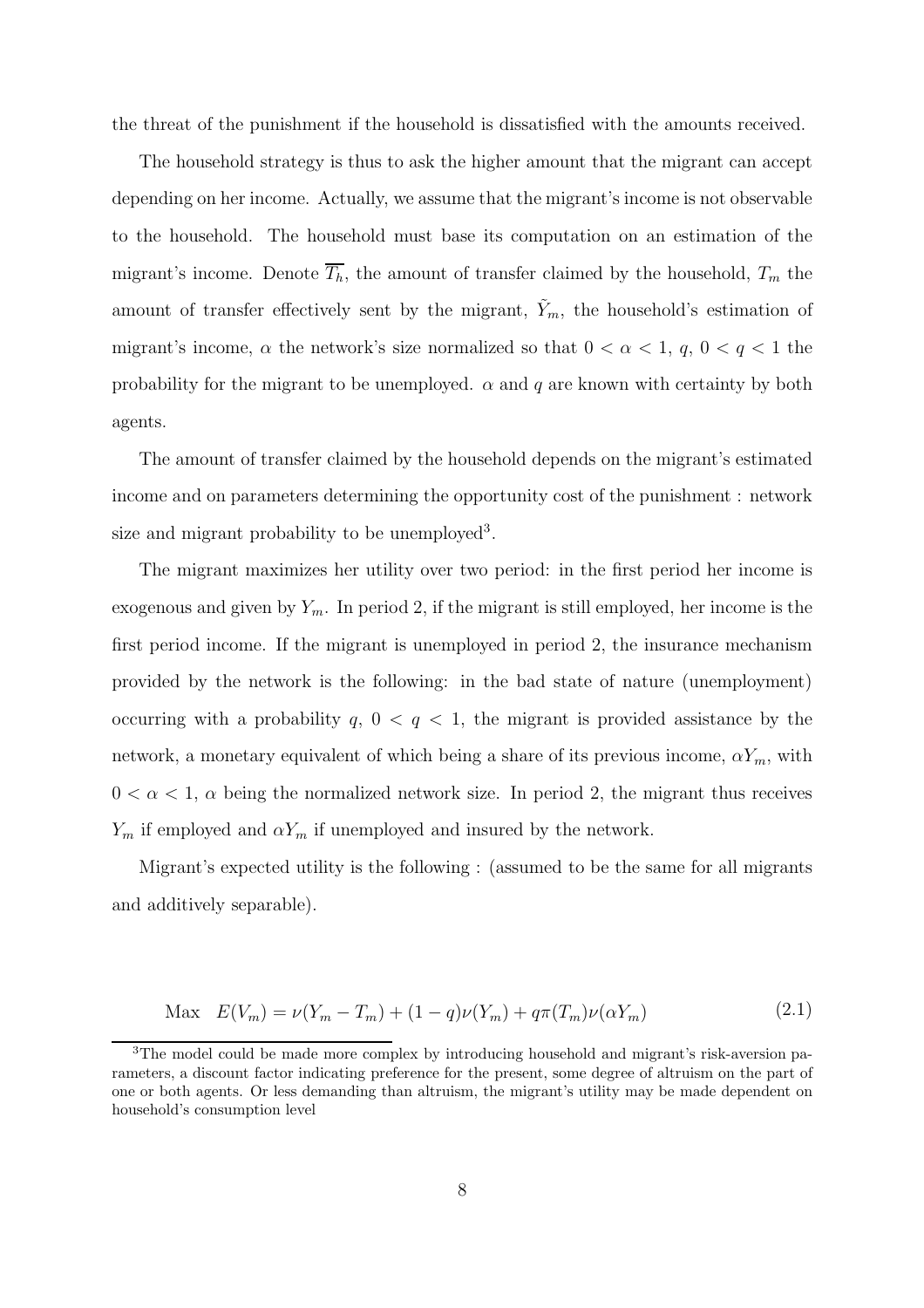With  $\nu' > 0$  and  $\nu'' < 0$  since the migrant is assumed to be risk-averse, and  $\pi = 1 - p$ , p being the probability to be punished.  $\pi(T_m)$  increases in  $T_m$ .

In order to determine the maximal amount the migrant is likely to transfer the household maximizes the migrant's expected utility with respect to transfer  $T_m$  replacing  $Y_m$ by its own estimate  $Y_m$  in equation 2.1.

The first order condition is given by:

$$
-\nu'(\tilde{Y}_m - T) + q\pi'(T)\nu(\alpha\tilde{Y}_m) = 0
$$
\n(2.2)

The household claim  $\overline{T_h}$  is obtained by solving equation 2.2 with  $T = \overline{T_h}$ .

A simple punishment scheme can be defined: Assume that it is common knowledge that the household's reservation transfer  $T_h$  follows a uniform law on the interval  $(0, \overline{T_h})$ . The higher the transfer, the lower the probability to be punished, but this probability is strictly positive unless the transfer sent by the migrant equals the amount claimed by the household. The probability for the migrant to be punished is given by  $Pr(T_m > T_h$ . Since  $\pi(T_m) = 1 - p(T_m)$ ,  $\pi(T_m) = \frac{T_m}{T_h}$ .

Moreover, if we use a simple utility function  $\nu(.) = \ln(.)$ , the first order condition can be written:

$$
-\frac{1}{\tilde{Y}_m - T_m} + q \frac{1}{T_h} \ln(\alpha \tilde{Y}_m) = 0
$$
\n(2.3)

Household computation of the "response" function of the migrant  $\tilde{T}_m$  is thus the following :

$$
\tilde{T}_m = \tilde{Y}_m - \frac{\overline{T_h}}{q(\ln(\alpha) + \ln(\tilde{Y}_m))}
$$
\n(2.4)

But whereas  $\overline{T_h}$  is exogenous for the migrant, the household's objective is to set it at the level that maximizes the transfer it receives. The household thus chooses  $\overline{T_h}$  so that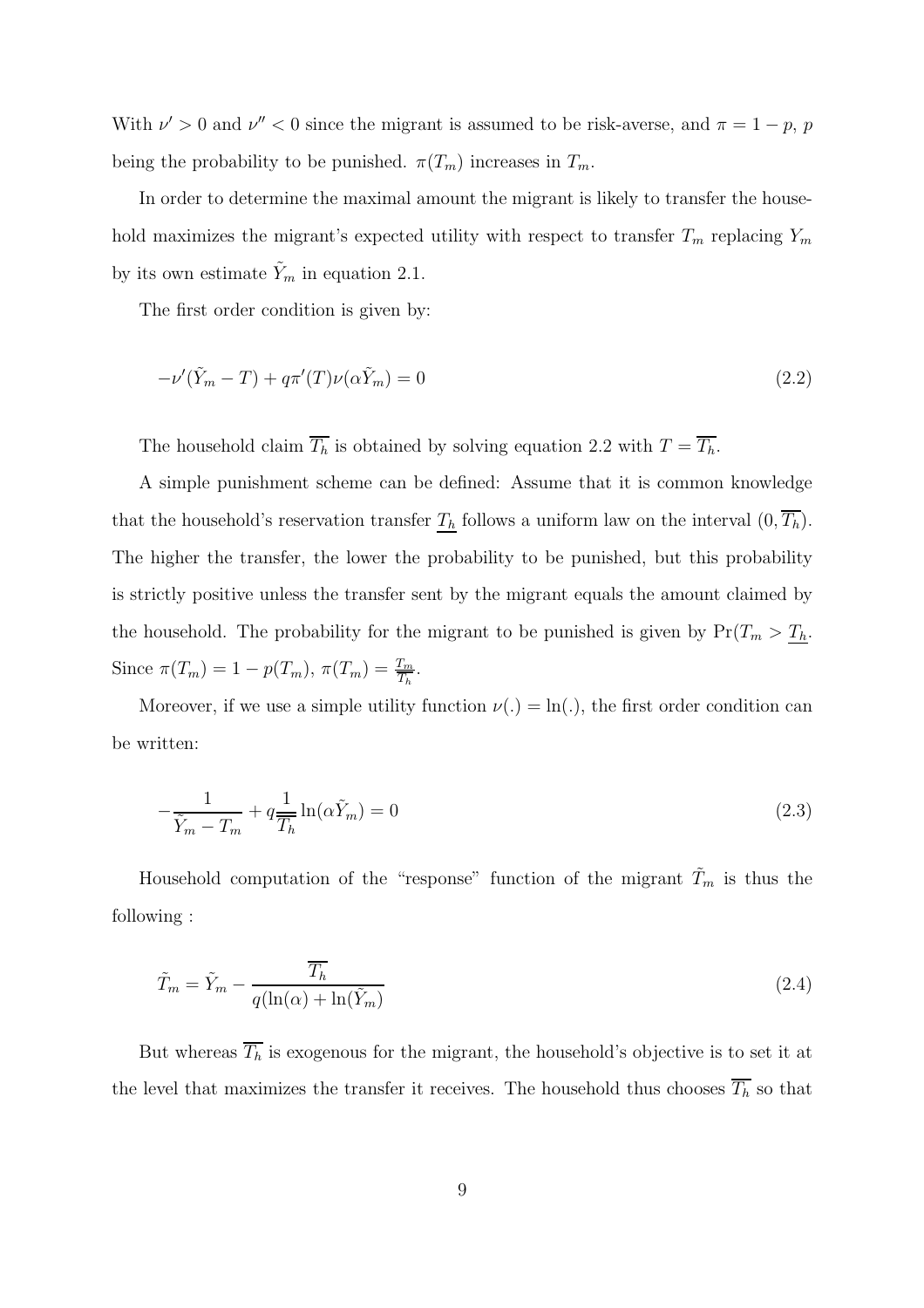it verifies :

$$
\overline{T_h} = \tilde{Y}_m - \frac{\overline{T_h}}{q(\ln(\alpha) + \ln(\tilde{Y}_m))}
$$
\n(2.5)

Equation 2.5 gives:

$$
\overline{T_h} = \frac{\tilde{Y}_m}{1 + \frac{1}{q(\ln(\alpha) + \ln(\tilde{Y}_m))}}
$$
(2.6)

 $\overline{T_h}$  increases with the estimated income of the migrant  $\tilde{Y}_m$ , and with the opportunity cost of the punishment, depending on both the probability for the migrant to be unemployed  $q$  and the amount of insurance provided by the network, that was aboved assumed to be equal to the normalized network size  $\alpha$ .

Given  $\overline{T_h}$ , the migrant's problem is to maximize  $E(V_m)$ . Basing on equations 2.1 and 2.4, the migrant's response function is:

$$
T_m = Y_m - \frac{\overline{T_h}}{q(\ln(\alpha) + \ln(Y_m))}
$$
\n(2.7)

From the migrant's viewpoint,  $\overline{T_h}$  is exogenous and the transfer sent  $T_m$  increases with the migrant's income  $Y_m$ , the probability q to be unemployed in period 2, and the network size  $\alpha$ , but decreases with the amount claimed by the household  $\overline{T_h}$ . The intuition for the latter prediction is the following: for a given income and opportunity cost of deviation, the higher the claimed amount, the higher the probability that the remitted amount fall below the household punishment threshold. As a consequence, the value of the transfer in terms of utility becomes lower, and the remitted amount will be lower than would be with a lower initial claim.

So, under all previous assumptions (and in particular the assumption that the punishment scheme is common knowledge) the household obtains the maximal amount of transfer when its estimate of migrant's income is the true value of the migrant's income. The key point is the fact that the household has only incomplete information on the true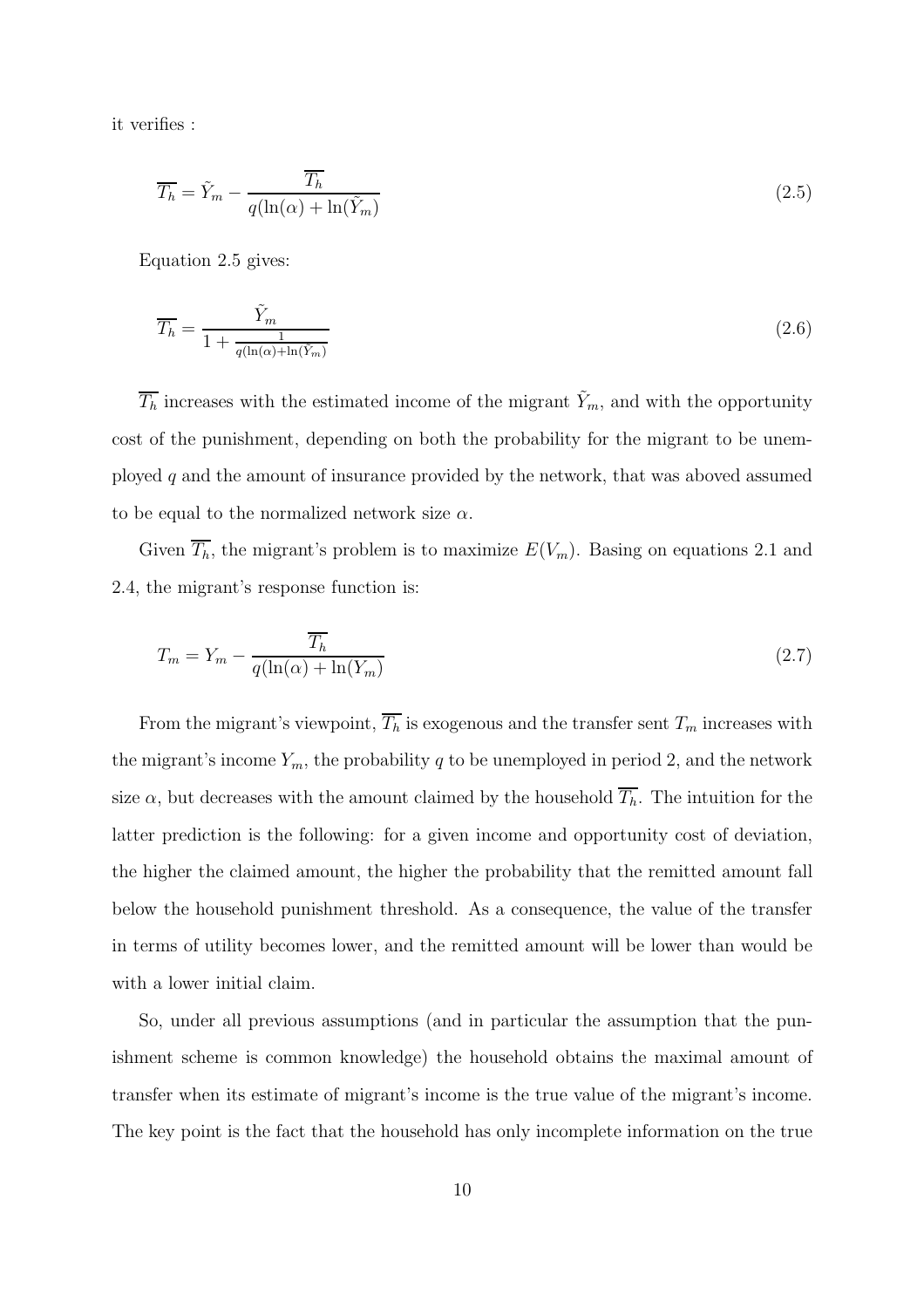income of the migrant.

The migrant's interest is to buy insurance at the lowest cost, that is to remit less and face a lower probability to be punished. This objective can be attained if the household underestimate the migrant's income. The migrant's strategic behavior will then consist in trying to keep private information on his income so that the household think he is poorer than he really is. Two elements are to be taken into account :

First, the migrant's ability to conceal a part of her income to the household can be assumed decrease with the network size  $\alpha$  (since the larger the network, the more information about the migrant is available).

Second, the household's proxy for the migrant's income can be manipulated by the migrant himself, depending on his income allocation. Indeed, some allocations reveal more about the true income of the migrant than others. In particular, investment is (at least partly) observable, whereas bank savings, for example, are not. Denote  $\lambda$  the share of migrant's income allocated to "visible" investment such as productive investment in Senegal or real estate investment (as opposed to the share of income saved on a bank account). Household's estimate of migrant's income is thus increasing in  $\lambda$ .

 $Y_m$  can thus be written:

$$
\tilde{Y}_m = \alpha \lambda Y_m \tag{2.8}
$$

with  $Y_m$  being the true value of the migrant's income.

The main predictions of the model can be summarized as follows :

- 1. Remittances are independent of household's income and/or assets. Indeed, household income is not taken into account in the model: household claims (extortionlike) depend only on migrant's ability to pay.
- 2. Remittances are expected to increase with different measures of the network's size, density, efficiency in providing insurance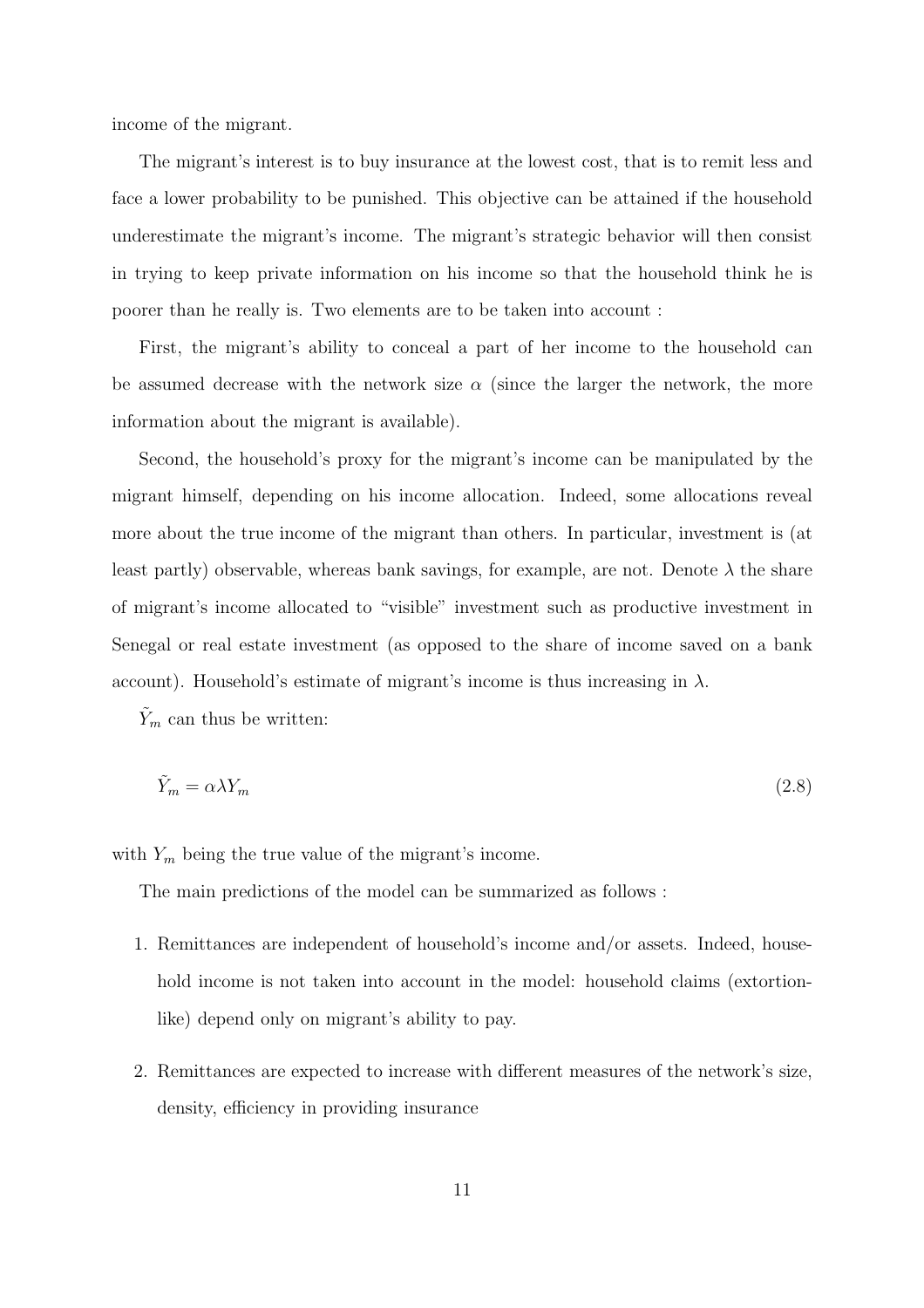- 3. Remittances are expected to increase with the migrant's probability to be in need of networks resources (probability to be unemployed)
- 4. Remittances are expected to increase with the share of migrant's income that is invested (as opposed to the share of her income she saves)
- 5. Remittances are expected to increase with the migrant's true income

Comparing our predictions to the summary presented by Rapoport and Docquier (2006), prediction 5 is shared by all individual or familial motives for remittances but (classic) insurance. Prediction 1 is a remarkable prediction of our model since all other models predict that remittances are sensitive to at least one component of the household's income (long run or short run) or household's assets. Predictions 2 and 3 are specific to our model since migrant-directed insurance and the double impact of networks have not been accounted for in remittances models before ours. Indeed networks are expected to have a positive impact on remittances both through an insurance effect and an information effect. On the one hand, the larger the network, the higher the amount of insurance it can provide, the higher the opportunity cost of punishment for the migrant and thus the higher the amount remitted. On the other hand, the larger the network, the larger the amount of information circulating, the more difficult for the migrant to conceal his true income. Prediction 4 is also a remarkable of our model since existing models did not consider the allocation of migrant's income. This prediction is linked to information asymmetries and the migrant's strategic behavior.

# 3 Data and Summary Statistics

We focus on Senegalese migrants that have been contacted in France and Italy through the MIDDAS project. Respectively 300 Senegalese migrants in France and 300 Senegalese migrants in Italy have been interviewed over the year 2009 using common sampling methodology and questionnaire. Detailed information of the migrants' personal networks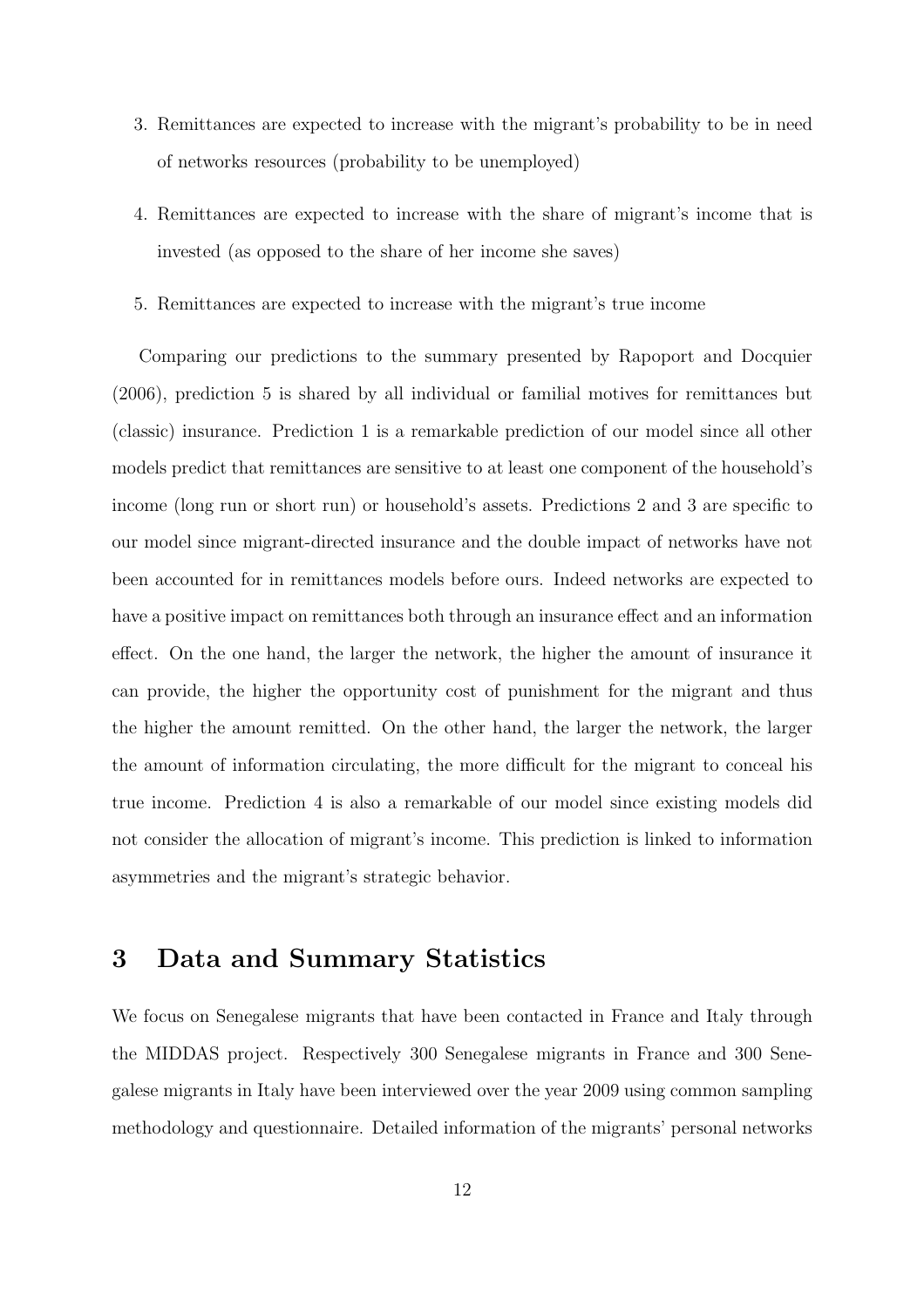in France and Italy has been recorded together with data on remittances sent to the origin household and home community, savings, investment projects and migrants' individual characteristics<sup>4</sup>.

#### 3.1 Sampling Method

Any attempt to carry out a specialized survey of migrants faces the problems that international migration is generally a rare event and that no survey frame is available<sup>5</sup>. To mitigate these two problems, we applied the same survey method as the one adopted by Lydi´e, Guilbert and Sliman in their survey on Sub-Saharan Africans in Greater Paris (Lydie et al., 2007). We first used the most recent population censuses in France and Italy to select regions and districts. To this end, we stratified the database into three strata depending on the density of the Senegalese population in each district and randomly selected districts within each stratum with probability proportional to the number of Senegalese migrants in those districts. We then defined the number of migrants to be surveyed in each selected district based on the relative weight of each district in the total Senegalese population<sup>6</sup>. We finally sent surveyors in all the selected districts and asked them to intercept Senegalese in various crossing points/places (markets or shopping centers, post offices, bus terminals, etc.). To be eligible, the interviewees had to meet three criteria: being aged 18 or more; residing in the district; and either being a Senegalese national or a former Senegalese national. In addition to fill in a given number of questionnaires, surveyors were also asked to record as much information as possible on those Senegalese migrants who refused to be interviewed. Overall, 579 Senegalese migrants were approached in France, among which 300 accepted to be interviewed. If one excludes the sex variable (women were more reluctant than men to be interviewed), no significant

<sup>&</sup>lt;sup>4</sup>In the current version of the paper, only the data on Senegalese migrants in France are used. Italian data will be added in the next version of the paper.

<sup>5</sup>For a detailed discussion on the difficulties raised by migrant surveys and a comparison of the performance of alternative survey methods, the interested reader should refer to McKenzie and Mistiaen (2007)

<sup>6</sup>Further details on the sampling methodology can be provided by the authors upon request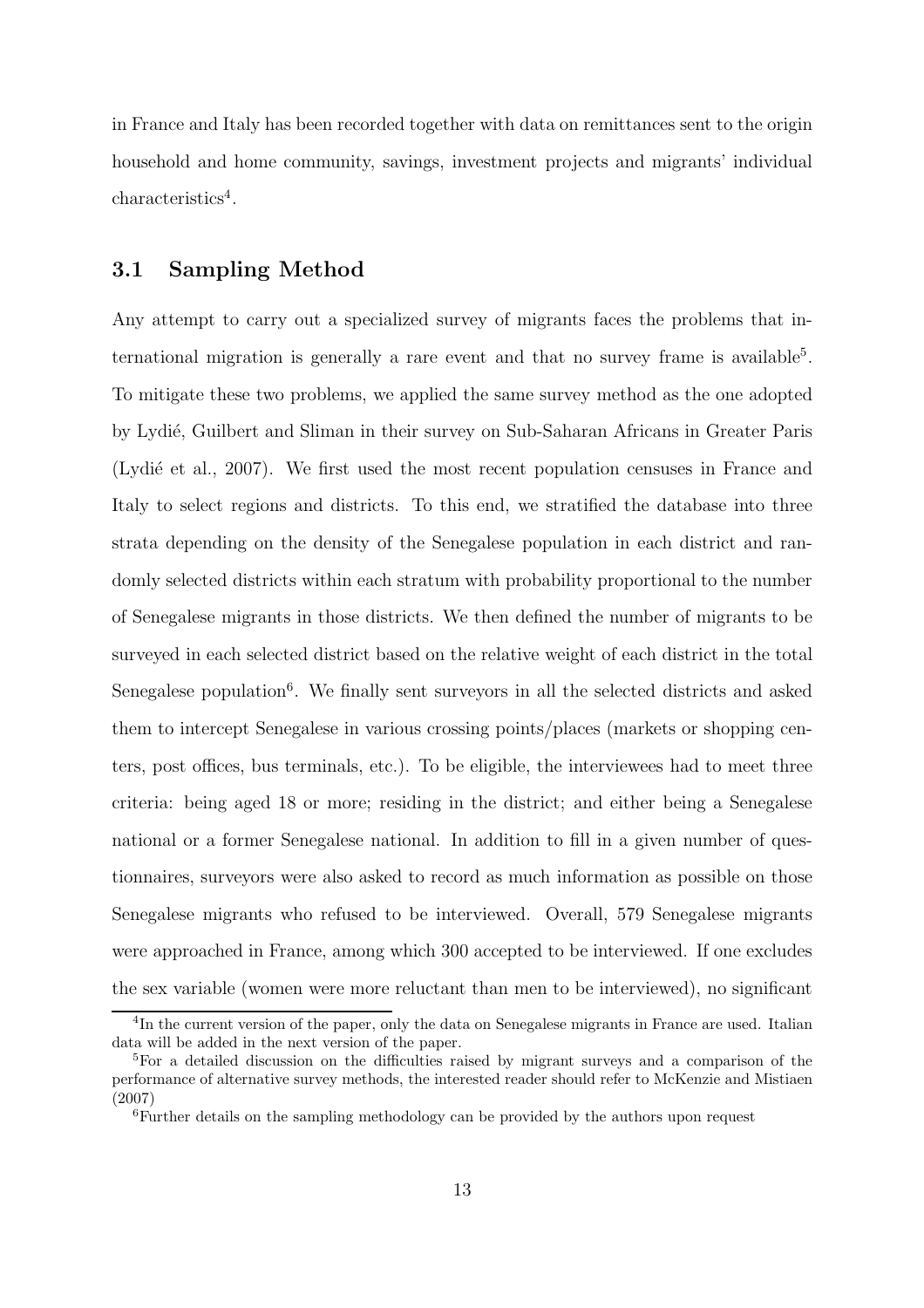difference can be found in terms of age distribution and date of arrival between those who accepted and those who refused to be part of the study.

#### 3.2 Sample Composition and Migrants' Main Characterisitics

Summary statistics on the migrants' characteristics are given in Table 1. Because men are over-represented among Senegalese in France with an estimated ratio of 1.4 man for 1 woman according to the last census and because women were more reluctant than men to be part of our study, the sample is strongly biased in favor of males. By contrast, the age distribution is close to the one obtained when one computes census data on Sub-Saharan Africans in France, with a clear under-representation of people at retirement ages and a concomitant over-representation of people of working age. With regards to educational attainment, Senegalese in our sample appear much less educated on average than the total French population, with a distribution by diploma that is here again close to the one observed on the whole immigrant population. Senegalese are indeed clearly overrepresented among low-educated people (with either no diploma or PSLCE) and underrepresented among highly-educated people. Interestingly enough, the great majority of migrants in our sample who attended formal school also attended Koranic school for a few years, suggesting that both school careers are considered as relevant educational choices by Senegalese households. This result is actually in line with what Andre and Demonsant (2009) find in their study on the Senegalese education system. Last, migrants in our sample mainly come from Dakar, the capital city of Senegal (48.7%) or from areas located along the Senegal River, namely Saint-Louis, Matam and Tambacounda. However, when the migrants' date of departure is accounted for, other regions of Senegal are found to be on the rise with regards to migration to France, with newcomers increasingly coming from Thies and Diourbel and other areas that are part of the Senegalese Groundnut Basin.

Table 2 presents few descriptive statistics on the situation of our sample migrants in France. What the data suggest is that the picture of migration flows mainly made up by young and single male workers who live together in foyers may be partly true, but that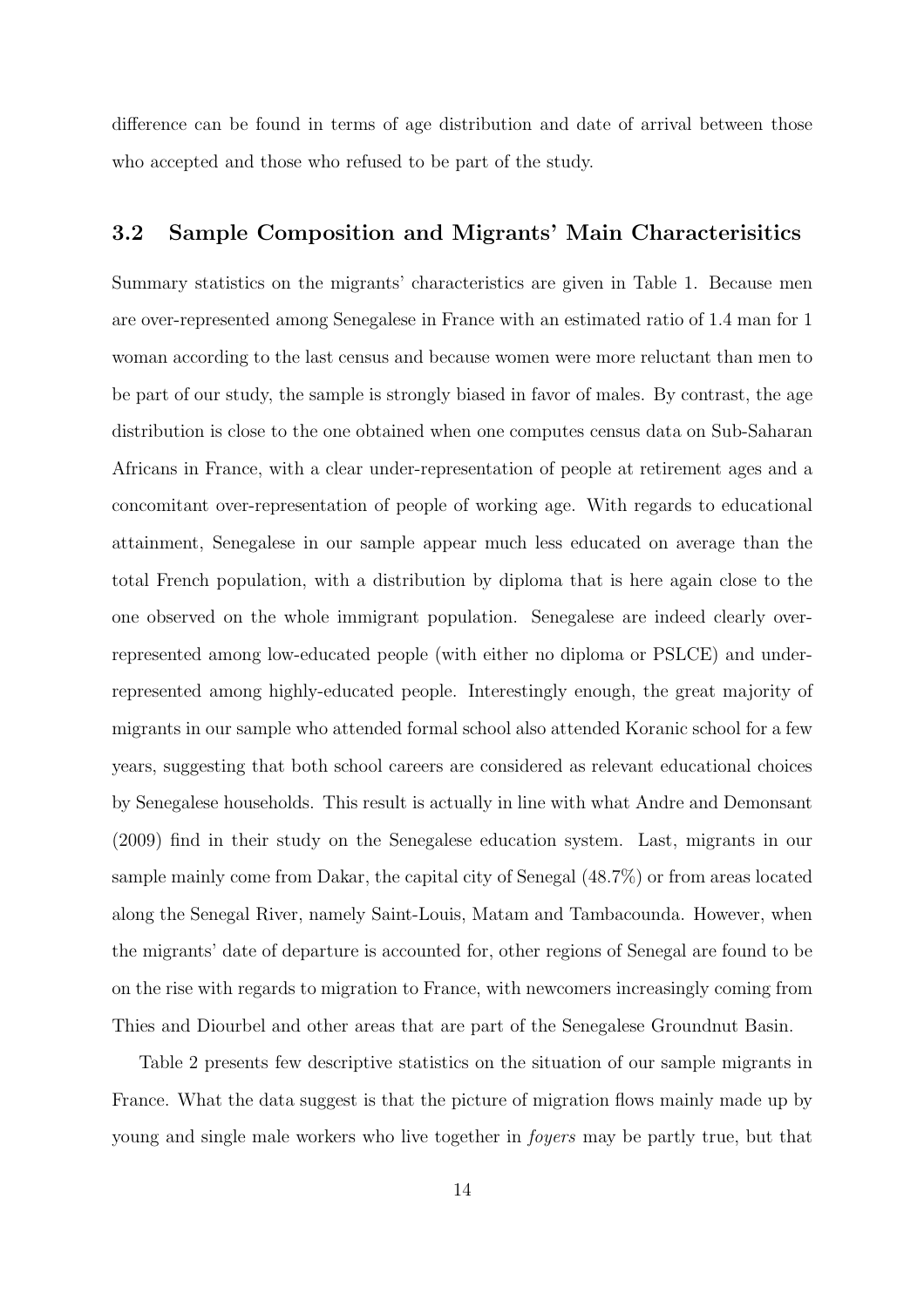it only reflects part of the picture. Nearly 35% of those migrants who were interviewed actually co-reside in France with their spouse and/or children, and an additional 26% co-reside with other relatives or friends. Given the size of their household, they are 71% to live "independently" in a flat or a house.

#### 3.3 Migrants' Labour Market Performances

Given the age distribution of the migrants in our sample, most of them are either employed or looking for a job (Table 3). With an unemployment rate of 14.3%, they are found to be as exposed to unemployment as immigrants originating from other countries. Among those who are "regularly" employed, either on a full-time or on a part-time basis, the share of wage-workers is close to the national average. However, the share of wageworkers with a permanent contract is much lower (53.5%) than the one computed by the French national Statistical Institute on the whole population in 2007 (77.7%) (INSEE, 2007). The share of wage-workers with either fixed-term contracts, interim contracts or even no formal contracts is consequently much higher in our sample, which suggests that Senegalese migrants are much more likely to get precarious employment than the rest of the active population. With regards to their socioeconomic classification, Senegalese with a regular employment are found to be strongly concentrated in unskilled or lowqualified jobs: 37.4% have lower technical occupations (against 24.8% for the whole active population) and 39.3% have lower services, sales or clerical occupations (against 28.8% for the whole active population). Senegalese are thus concentrated in the lower part of the income distribution, with a median income among those being regularly employed at 1,200 euros per month (the same figure for the whole employed population in France is around 1,682 euros according to INSEE estimates).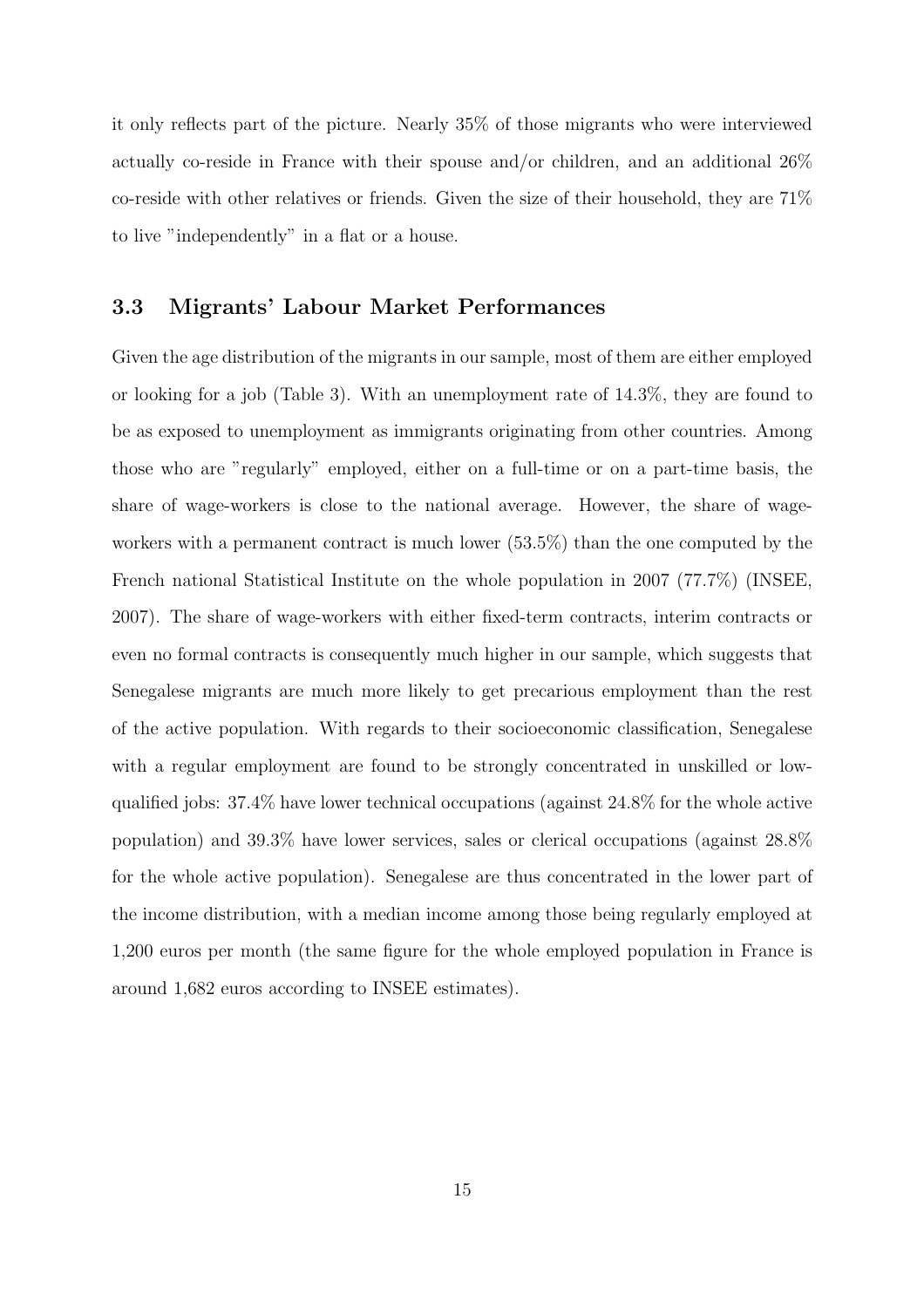#### 3.4 Migrants' Networks and Networks' Service Position

The MIDDAS survey provides detailed information on each migrant's social capital. The questionnaire was designed so as to account for the fact that social capital in France can take different forms (family networks, hometown associations, etc.) and that each of these has potential to affect the migrants' behavior in a different way. Family networks are measured by the number of relatives that are in France and the strength of the network gauged by whether or not and how frequently the migrant has contacts with his relatives. Survey results show that 64.4% of the migrants in our sample had a relative in France at the time they migrated. At the time they were interviewed, 31.3% declared that other members of their origin household were currently residing in France, in other households.

Social capital with hometown members can be seen in the existence of social, religious, cultural or even sports associations composed of fellow hometown members. 25% of the migrants in our sample belong to at least one association, and 14% to a hometown-based or community based organization. In addition, 15% of the surveyed migrants participate to a rotating savings and credit association (ROSCA). Last, when asked to give the names and details of the persons they trust and regularly interact with, migrants in our sample cited between 2 and 3 persons on average.

Table 4 provides insights on the type of financial and non financial support received by migrants from their networks' members. Support to find a job or a place to live is acknowledged by a majority of migrants: 52% declare that they were helped by their family to find a housing at the time they arrived in France and 14% still relied on their family to find their current housing. In terms of job access, the support provided by other Senegalese has been key for 25% of the migrants at the time they arrived in France, and 14% found their current job thanks to Senegalese acquaintances. Financial support from the family and members of the Senegalese community in France in times of hardship is also recognized by a majority of our sample migrants: 57% of those who encountered periods of unemployment in the past said they received support from family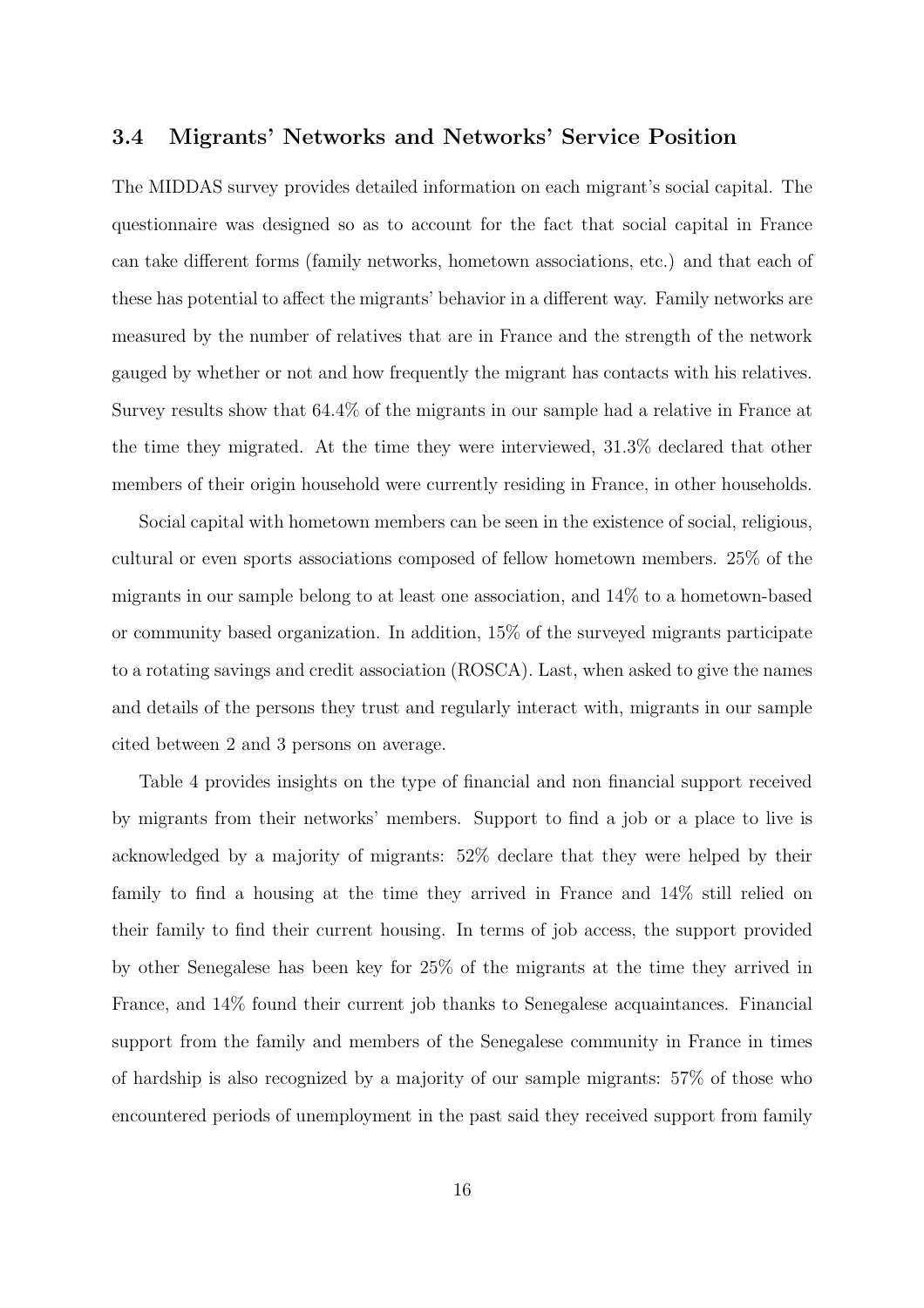and Senegalese. There is thus strong evidence of the insurance function of migrants' networks in our data.

#### 3.5 Migrants' Remitting Behavior

As reported in Table 5, a remarkable feature of the migration pattern is the high proportion of remitters among Senegalese migrants. 83.3% of them said they sent remittances either in cash or in kind to Senegal in the twelve months preceding the survey, a proportion that is slightly higher for men (85.9%) than for women (75.3%). Remittances sent to the origin household amount to 1,600 euros on average and to 1,914euros when the sample is restricted to remitters only, which suggests a contribution of 160 euros per migrant per month. Interestingly enough, there is no clear evidence of a correlation between the amount of remittances sent by the migrants and the perceived wealth of their origin households. While altruistic models of remittances would predict higher amounts of remittances to poorer origin households, simple descriptive statistics using our data do not bring support to this assumption. Most migrants use money transfer services to remit funds to their origin country, and most of them remit funds on a regular and frequent basis.

In order to investigate whether the provision of information and services by the network influence the remittance behavior of our sample migrants, we now turn to a multivariate analysis of remittances determinants.

# 4 Regression Analysis of Remitting Behavior

To empirically explore whether our data bring support to the main predictions of our model, we estimate a model of remitting behavior where remitting behavior is measured in two ways:  $(1)$  as a binary indicator of whether a migrant remits or not; and  $(2)$ as annual remittances to the origin household (in log) which includes zeros for those migrants who do not remit. Our aim through these regressions is to test whether the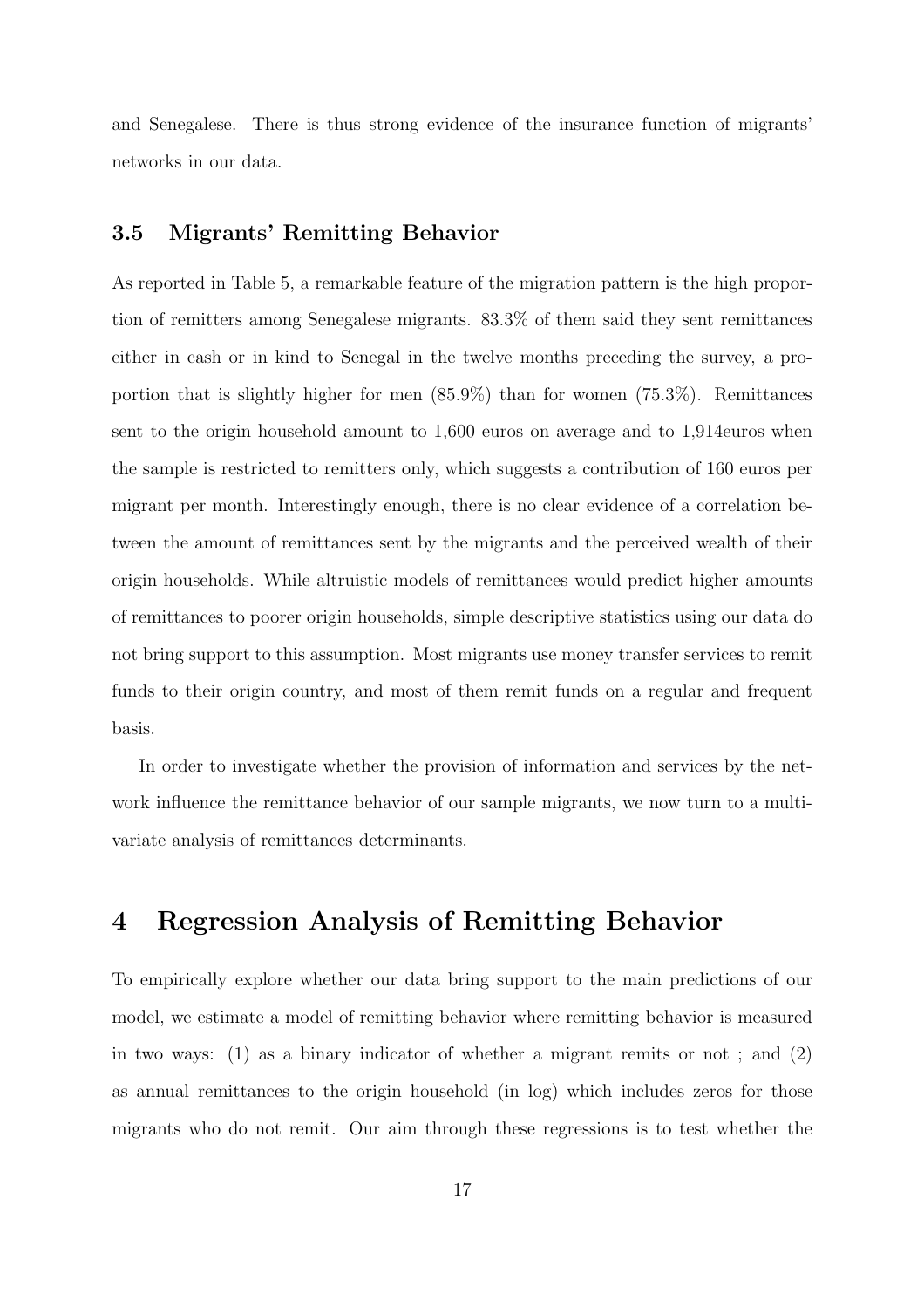remitting behavior varies between migrants depending on how dependent they are from the provision of services and insurance by family, friends and other acquaintances in the destination country and on how efficient the network is in providing services and insurance and in spreading information.

More precisely, prediction 1 of the model is tested through the inclusion of variables measuring the level of income and/or assets of the origin household. To this end, we computed a composite score for wealth based on various variables relating to the living conditions of the origin household using a multiple correspondence analysis. The size of the origin household and the number of international migrants in the origin household are also included to control for the origin household' needs. Our assumption is that these variables should not be strong determinants of the migrant's remitting behavior.

Prediction 2 is tested through the inclusion of several variables: a dummy variable taking the value 1 if the migrant is a member of an association, be it a hometown association or not (0 otherwise); the size and composition of the migrant's network of friends; and a dummy for whether the migrant benefited from the support of family, friends or other acquaintances to find a job and a housing at the time he arrived in France (0 otherwise). The bigger the size of the network and the stronger the support provided in the past, the higher the cost of deviating from the redistributive norm, the stronger the incentive of the migrant to meet his remittances obligations.

Prediction 3 of the model is tested through the inclusion of two variables in the set of regressors: a dummy variable taking the value 1 if the migrant encountered periods of unemployment in the past (0 otherwise); and a dummy variable taking the value 1 if the migrant declared to be "regularly" employed, either with a full-time or a part-time job, at the time of the survey (0 otherwise). We expect the first one to have a positive and significant impact on the probability to remit and/or the amount of remittances sent while the second one is expected to reduce the incentive of the migrant to meet his remittances obligations.

Prediction 4 is tested through the inclusion of two variables: a dummy for whether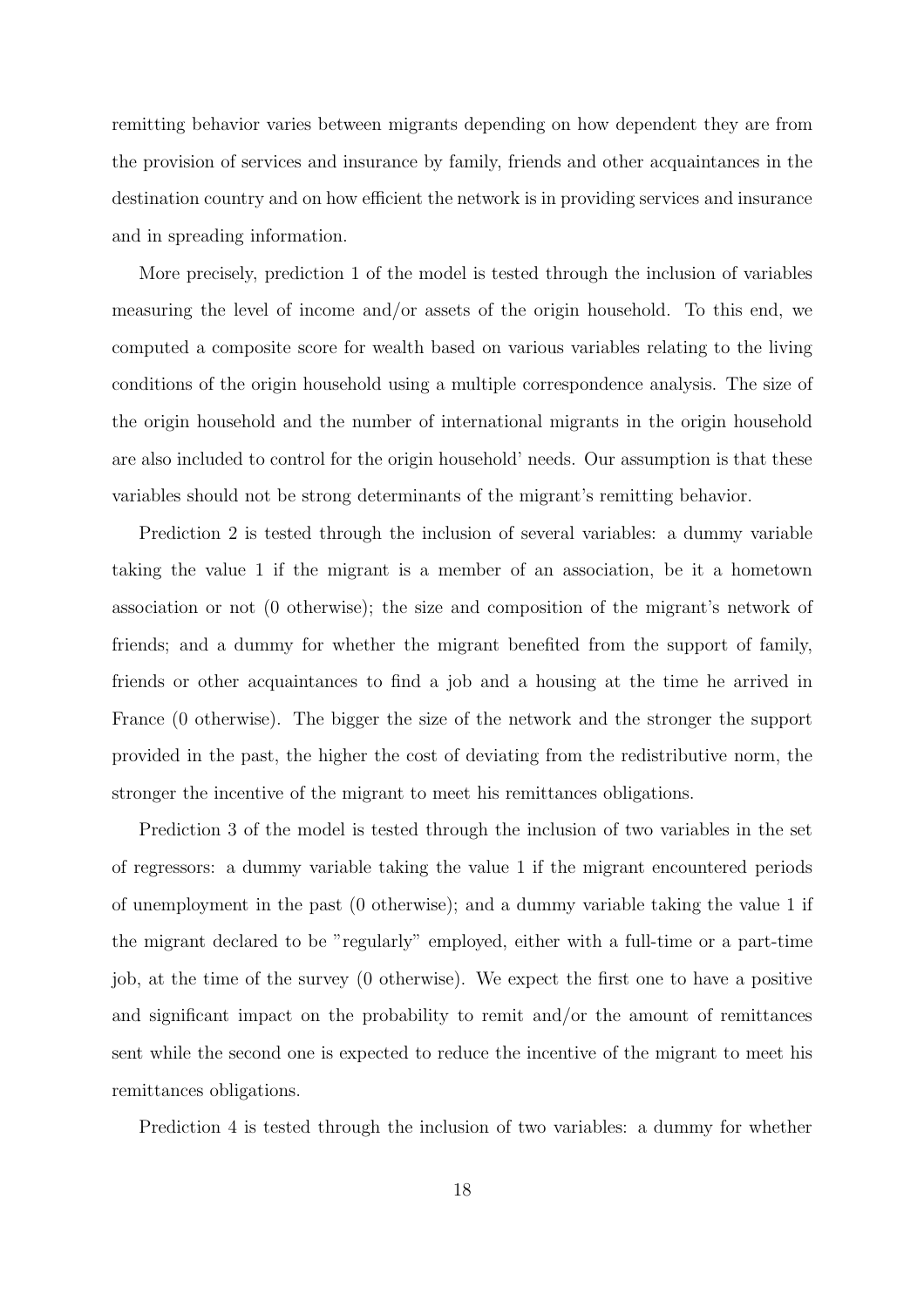the migrant has invested in the origin community (0 otherwise), which, as argued in the model, acts as a signal of wealth to the origin household; and a dummy for whether the migrant regularly saves part of his income (0 otherwise).

Last, prediction 5 of the model is tested trough the inclusion of the migrant's observed income.

With our dataset, we are also able to control for a number of other individual characteristics which have generally been found to influence remitting behavior in the literature. These include the demographic characteristics of the migrant (sex, age, educational attainment), the length of time spent abroad and the presence of family abroad (household size in the destination country).

Tables 6 and 7 presents the results of these regressions (comments to be added).

# 5 Conclusion

To be added

# 6 References

To be added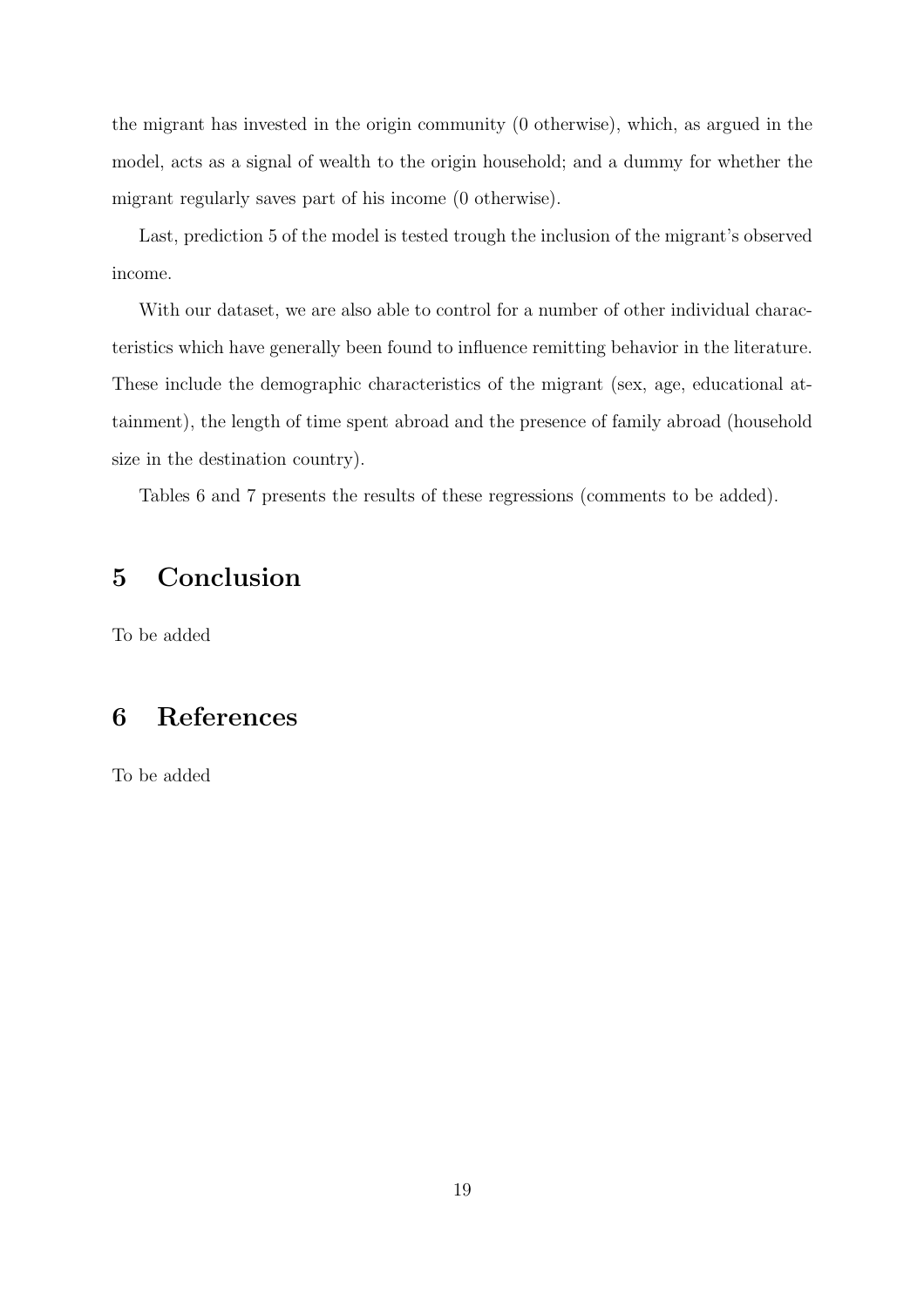|                                | $\%$ |
|--------------------------------|------|
| Male                           | 75,7 |
| Age                            |      |
| $18-25$ years                  | 11,0 |
| $25-35$ years                  | 35,7 |
| 35-45 years                    | 28,3 |
| 45-60 years                    | 22,0 |
| $60-75$ years                  | 3,0  |
| <b>Education</b> level         |      |
| No schooling                   | 20,3 |
| Elementary school              | 15,0 |
| Middle school                  | 15,3 |
| High school                    | 14,3 |
| Vocational                     | 9,7  |
| University                     | 25,3 |
| Last grade completed           |      |
| None                           | 31,3 |
| CEP (or PSLCE)                 | 16,0 |
| <b>BEPC</b>                    | 8,7  |
| CAP/BEP                        | 1,3  |
| Bac/brevet                     | 19,0 |
| Undergraduate                  | 6,0  |
| University, graduate           | 17,7 |
| Type of schooling              |      |
| None                           | 2,7  |
| Koranic                        | 15,3 |
| Formal                         | 17,3 |
| <b>Both Koranic and Formal</b> | 64,7 |
| Region of origin               |      |
| Dakar                          | 48,7 |
| Thies                          | 7,7  |
| Diourbel                       | 2,3  |
| Fatick                         | 1,0  |
| Kaolack                        | 2,7  |
| Louga                          | 0,7  |
| Saint-Louis                    | 2,0  |
| Matam                          | 6,0  |
| Ziguinchor                     | 6,0  |
| Kolda                          | 3,3  |
| Tambacounda                    | 16,0 |
| Other country                  | 1,7  |
| Unknown                        | 2,0  |
| Number of observations         | 300  |

## **Table 1 - Migrants' main characteristics**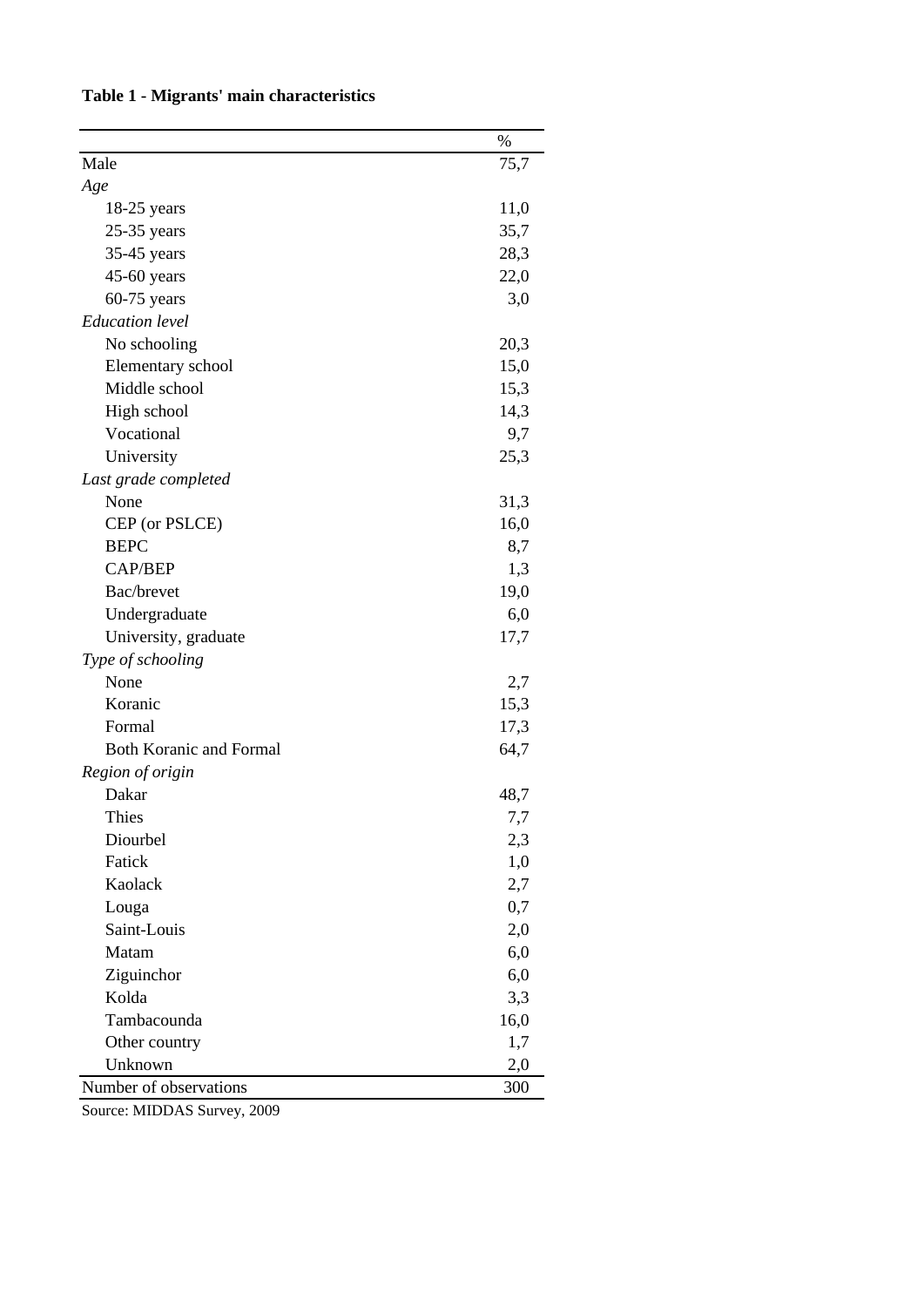## **Table 2 - Migrants' situation in France**

|                                                | $\%$ |
|------------------------------------------------|------|
| Place of residence in France                   |      |
| Paris                                          | 44,3 |
| Greater Paris (excl. Inner city)               | 28,0 |
| Other regions                                  | 27,7 |
| Type of household in France                    |      |
| Alone                                          | 39,3 |
| With spouse and/or children                    | 34,7 |
| With other relatives or friends                | 26,0 |
| Household size in France                       |      |
| 1                                              | 39,3 |
| $\overline{c}$                                 | 25,3 |
| 3                                              | 13,3 |
| $\overline{4}$                                 | 7,3  |
| 5                                              | 5,0  |
| More than 5                                    | 9,7  |
| Date of arrival in France                      |      |
| Born in France or arrived before the age of 15 | 9,3  |
| Arrived before 1990                            | 21,0 |
| Arrived between 1990 and 2000                  | 23,7 |
| Arrived after 2000                             | 46,0 |
| Type of accomodation in France                 |      |
| House                                          | 4,0  |
| Flat                                           | 67,3 |
| Foyer                                          | 21,0 |
| Room                                           | 3,3  |
| Workers' hostel                                | 3,0  |
| Other                                          | 1,3  |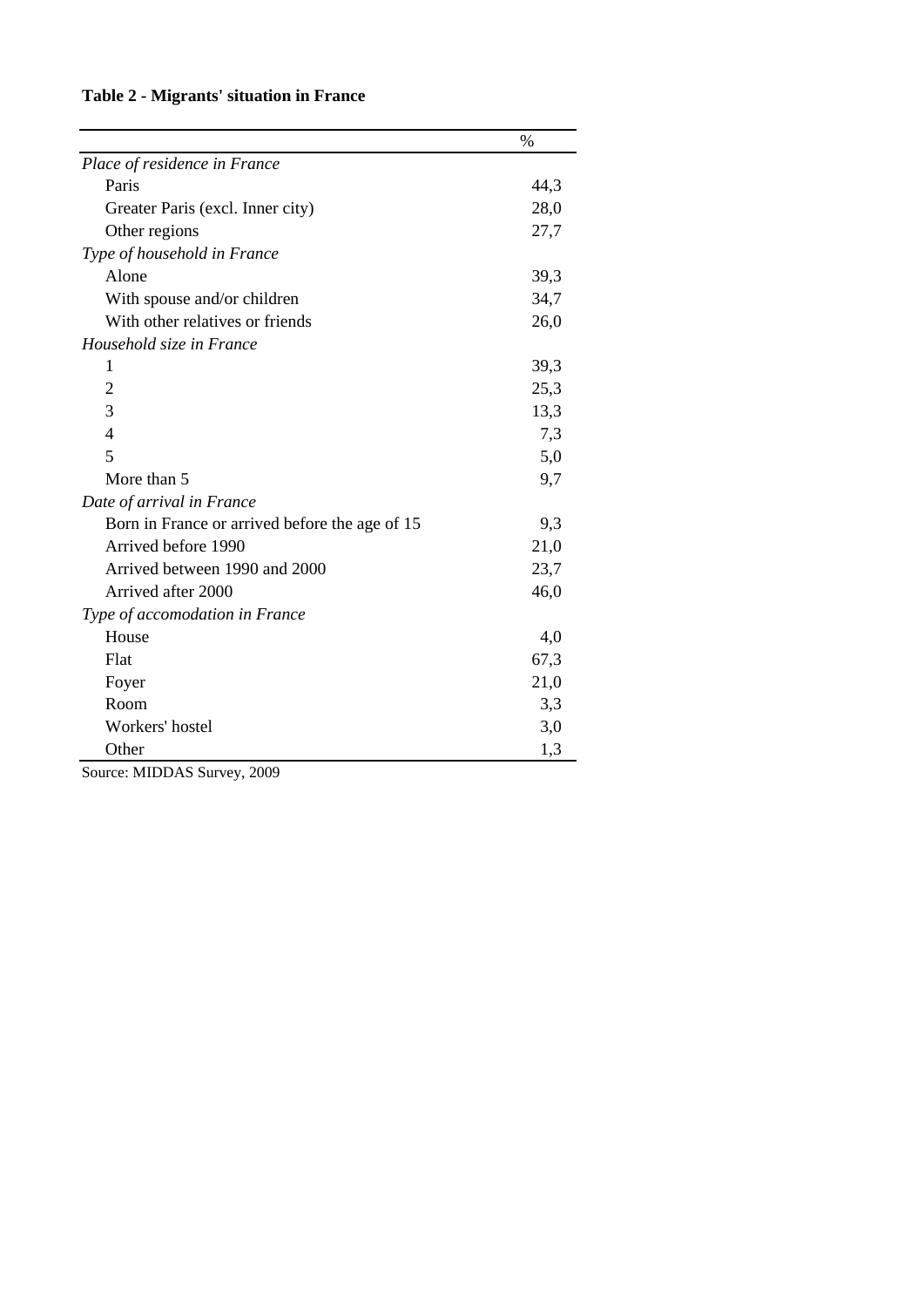## **Table 3 - Migrants' labor status and income**

|                                                                                        | $\%$ |
|----------------------------------------------------------------------------------------|------|
| Labour status ( $n = 300$ )                                                            |      |
| Regularly employed                                                                     | 73,0 |
| Occasionnally employed                                                                 | 4,0  |
| Unemployed                                                                             | 14,3 |
| Inactive                                                                               | 6,3  |
| Other                                                                                  | 2,3  |
| Wage/Non-wage status among those who are permanently employed ( $n = 219$ )            |      |
| Non-waged workers                                                                      | 14,3 |
| Waged workers                                                                          | 85,7 |
| Permanent contract                                                                     | 53,5 |
| Fixed-term contract                                                                    | 16,6 |
| Temporary work/interim                                                                 | 9,7  |
| Apprenticeship contract                                                                | 1,8  |
| Informal contract/No contract                                                          | 3,7  |
| Unknow                                                                                 | 0,5  |
| Socioeconomic classification of those who are permanently employed ( $n = 219$ )       |      |
| Small employers and self-employed occupations (excluding agriculture)                  | 3,7  |
| Large employers, higher grade professional, adm. and managerial occupations            | 6,8  |
| Intermediate occupations                                                               | 8,7  |
| Lower services, sales and clerical occupations                                         | 39,3 |
| Lower technical occupations                                                            | 37,4 |
| Unknown                                                                                | 4,1  |
| (Monthly) labor income categories for those who are permanently employed ( $n = 219$ ) |      |
| Less than 500 euros                                                                    | 3,2  |
| 500 to 1000 euros                                                                      | 22,4 |
| 1000 to 1250 euros                                                                     | 26,5 |
| 1250 to 1500 euros                                                                     | 17,8 |
| 1500 to 2000 euros                                                                     | 17,8 |
| 2000 to 2500 euros                                                                     | 4,6  |
| 2500 to 3000 euros                                                                     | 0,5  |
| 3000 to 5000 euros                                                                     | 2,7  |
| 5000 to 8000 euros                                                                     | 0,5  |
| Unknown                                                                                | 4,1  |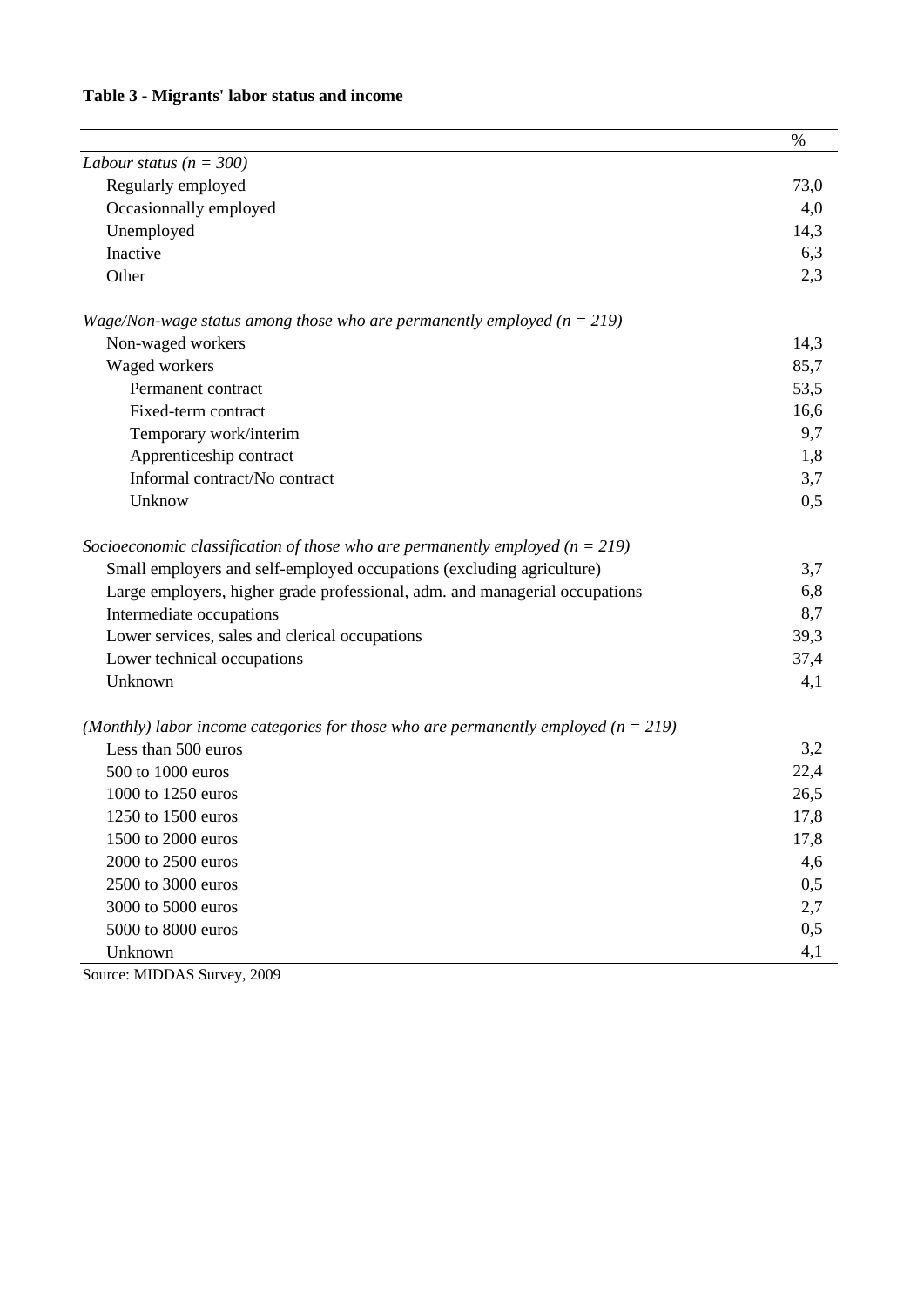#### **Table 4 - Sources of non financial and financial support received by migrants**

|                                                                                                                                                                                                                                                                                                         | Support from              |                                   |        |                             |                      |       |         |       |
|---------------------------------------------------------------------------------------------------------------------------------------------------------------------------------------------------------------------------------------------------------------------------------------------------------|---------------------------|-----------------------------------|--------|-----------------------------|----------------------|-------|---------|-------|
|                                                                                                                                                                                                                                                                                                         | N <sub>0</sub><br>support | Social<br>services <sup>(*)</sup> | Family | Senegalese<br>non relatives | Friends in<br>France | Other | Unknown | Total |
| Access to housing                                                                                                                                                                                                                                                                                       |                           |                                   |        |                             |                      |       |         |       |
| How did you find a housing at the time you arrived in France?                                                                                                                                                                                                                                           | 11,0                      | 0,0                               | 51,7   | 14,0                        | 5,0                  | 13,0  | 5,3     | 100,0 |
| How did you find your current housing?                                                                                                                                                                                                                                                                  | 26,0                      | 9,7                               | 14,3   | 18,0                        | 16,0                 | 7,3   | 8,7     | 100,0 |
| Access to job                                                                                                                                                                                                                                                                                           |                           |                                   |        |                             |                      |       |         |       |
| How did you get a job at the time you arrived in France? ( $n = 244$ )                                                                                                                                                                                                                                  | 13,1                      | 7,4                               | 13,1   | 25,4                        | 11,9                 | 19,3  | 9,8     | 100,0 |
| How did you get your current job? $(n = 219)$                                                                                                                                                                                                                                                           | 26,5                      | 11,9                              | 7,8    | 13,7                        | 11,0                 | 11,9  | 17,4    | 100,0 |
| Financial support during unemployment periods                                                                                                                                                                                                                                                           |                           |                                   |        |                             |                      |       |         |       |
| When you were unemployed, who did you get support from? $(n=136)$                                                                                                                                                                                                                                       | 33,8                      | $\overline{\phantom{a}}$          | 39,7   | 16,9                        | 7,4                  | 0,0   | 2,21    | 100,0 |
| Since you are unemployed, who have you got support from? $(n=43)$<br>$\binom{(*)}{*}$ and the set of the set of the set of the set of the set of the set of the set of the set of the set of the set of the set of the set of the set of the set of the set of the set of the set of the set of the set | 32,6                      | $\overline{\phantom{a}}$          | 34,9   | 9,3                         | 9,3                  | 7,0   | 7,0     | 100,0 |

\*) Include national and local public employment agencies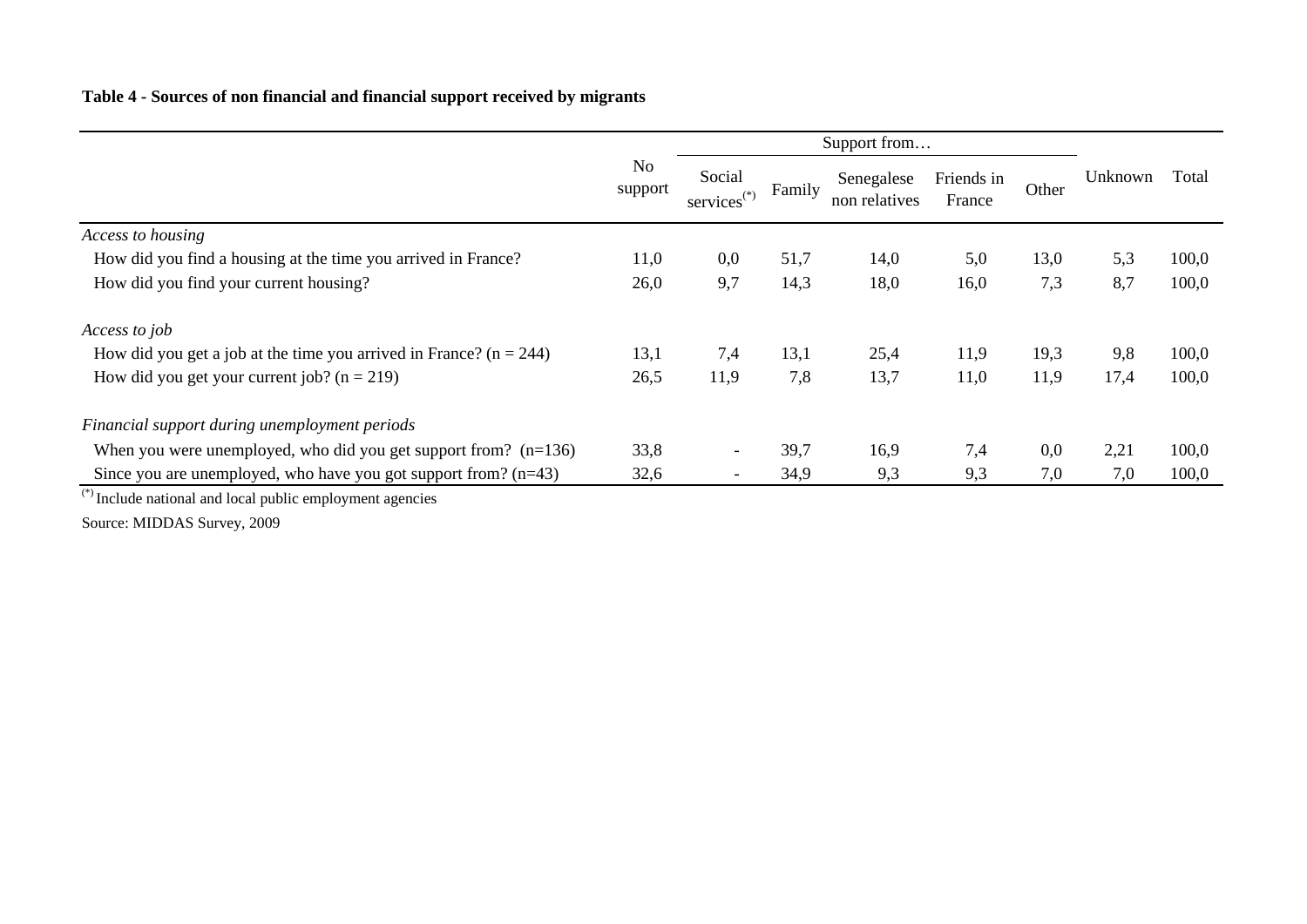#### **Table 5 - Remittance behavior**

|                                                                              | All migrants | Remitters only |
|------------------------------------------------------------------------------|--------------|----------------|
|                                                                              | $(n = 300)$  | $(n = 250)$    |
| Total amount remitted in cash to the origin household (in $\Theta$ )         | 1595         | 1914           |
|                                                                              | (1915)       | (1948)         |
| Total amount remitted in cash or kind to the origin household (in $\Theta$ ) | 1640         | 1968           |
|                                                                              | (1957)       | (1988)         |
| Total amount remitted in cash, to any household (in $\Theta$ )               | 1730         | 2076           |
|                                                                              | (2015)       | (2038)         |
| Total amount remitted in cash or kind, to any household (in $\Theta$ )       | 1777         | 2133           |
|                                                                              | (2057)       | (2078)         |
| Total amount remitted in cash or kind to the origin household                |              |                |
| depending on origin household's perceived wealth (in $\oplus$ )              |              |                |
| Origin household is rich ( $n = 53$ )                                        | 1485         |                |
|                                                                              | (2060)       |                |
| Origin household is neither rich nor poor $(n = 187)$                        | 1760         |                |
|                                                                              | (1966)       |                |
| Origin household is poor $(n = 47)$                                          | 1574         |                |
|                                                                              | (1900)       |                |
| Wealth of origin household not declared $(n = 13)$                           | 775          |                |
|                                                                              | (1460)       |                |
| "Which channel do you use to send remittances? $(2^*)$ " (%)                 |              |                |
| Money transfer services                                                      | 65,9         |                |
| <b>Bank</b>                                                                  | 1,3          |                |
| Post office                                                                  | 6,2          |                |
| Hand-to-hand                                                                 | 9,0          |                |
| Fax/telephone                                                                | 8,2          |                |
| Other informal channels                                                      | 6,7          |                |
| Other                                                                        | 0,3          |                |
| Unknown                                                                      | 2,6          |                |
| "How frequently do you send remittances? $(*)^n$ (%)                         |              |                |
| Annually                                                                     | 0,5          |                |
| Quarterly                                                                    | 4,4          |                |
| Every 2 months                                                               | 7,2          |                |
| Monthly                                                                      | 49,0         |                |
| Irregularly                                                                  | 39,0         |                |

Note: Reference period is last 12 months. Standard deviations in brackets

(\*) Given that a same migrant may send remittances to several persons and that the frequency and channels used to send remittances may vary according to the identity of the recipient, the question was asked for each recipient. Figures are thus computed on 390 observations.